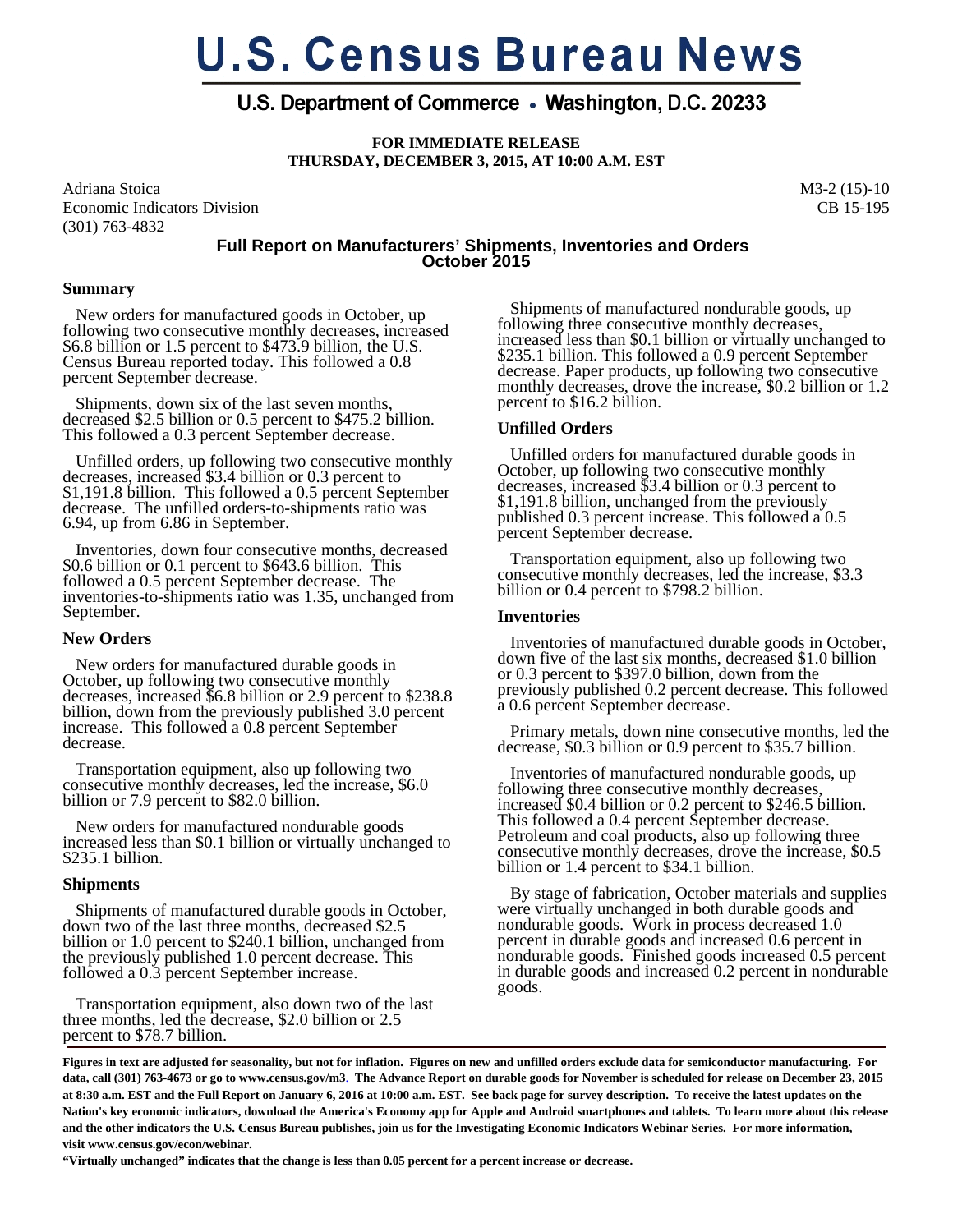#### **Table 1. Value of Manufacturers' Shipments for Industry Groups**<sup>1</sup>

**[Estimates are shown in millions of dollars and are based on data from the Manufacturers' Shipments, Inventories, and Orders Survey.]** 

|                                                                                                                                                                  | <b>Seasonally Adjusted</b>                            |                                                       |                                                       |                                                |                                                       |                                                       | <b>Not Seasonally Adjusted</b>                        |                                                       |                                                       |                                                       |                                                             |                                                             |                                                      |  |
|------------------------------------------------------------------------------------------------------------------------------------------------------------------|-------------------------------------------------------|-------------------------------------------------------|-------------------------------------------------------|------------------------------------------------|-------------------------------------------------------|-------------------------------------------------------|-------------------------------------------------------|-------------------------------------------------------|-------------------------------------------------------|-------------------------------------------------------|-------------------------------------------------------------|-------------------------------------------------------------|------------------------------------------------------|--|
|                                                                                                                                                                  |                                                       | <b>Monthly</b>                                        |                                                       |                                                | <b>Percent Change</b>                                 |                                                       |                                                       |                                                       | <b>Monthly</b>                                        |                                                       |                                                             | Year to date                                                |                                                      |  |
| Industry                                                                                                                                                         | Oct.<br>$2015^p$                                      | Sep.<br>$2015^r$                                      | Aug.<br>2015                                          | Sep. -<br>Oct.                                 | Aug. -<br>Sep.                                        | July -<br>Aug.                                        | Oct.<br>$2015^p$                                      | Sep.<br>$2015$ <sup>r</sup>                           | Aug.<br>2015                                          | Oct.<br>2014                                          | $2015^p$                                                    | 2014                                                        | % Change<br>2015/<br>2014                            |  |
| All manufacturing industries<br>Excluding transportation<br>Excluding defense<br>With unfilled orders                                                            | 475,173<br>396,479<br>461,983<br>171,776              | 477,659<br>396,916<br>464,722<br>173,217              | 479,066<br>398,571<br>466,675<br>173,321              | $-0.5$<br>$-0.1$<br>$-0.6$<br>$-0.8$           | $-0.3$<br>$-0.4$<br>$-0.4$<br>$-0.1$                  | $-0.9$<br>$-1.0$<br>$-0.8$<br>$-0.3$                  | 486,595<br>405,189<br>473,678<br>173,570              | 497,893<br>411,050<br>483,604<br>184,064              | 489,290<br>408,209<br>477,092<br>175,287              | 517,305<br>437,959<br>505,546<br>177,182              | 4.822.221<br>4,040,356<br>4,701,167<br>1,725,345            | 5,039,467<br>4.314.233<br>4,922,254<br>1,690,146            | $-4.3$<br>$-6.3$<br>$-4.5$<br>2.1                    |  |
| Durable goods industries                                                                                                                                         | 240,079                                               | 242,610                                               | 241,985                                               | $-1.0$                                         | 0.3                                                   | $-0.5$                                                | 246,197                                               | 257,240                                               | 245,702                                               | 250,415                                               | 2,411,609                                                   | 2,371,268                                                   | 1.7                                                  |  |
| Nonmetallic mineral products<br>Iron and steel mills                                                                                                             | 8,164<br>9,707<br>20,114<br>9,141                     | 8,123<br>9,786<br>20,208<br>9,296                     | 7,990<br>9,718<br>20,346<br>9,461                     | 0.5<br>$-0.8$<br>$-0.5$<br>$-1.7$              | 1.7<br>0.7<br>$-0.7$<br>$-1.7$                        | $-1.2$<br>$-0.8$<br>$-1.8$<br>$-2.1$                  | 8,680<br>10,709<br>20,529<br>9,357                    | 8,455<br>10,624<br>20,619<br>9,478                    | 8,511<br>10,630<br>20,890<br>9,726                    | 8,793<br>11,142<br>24,778<br>12,364                   | 82,051<br>98,797<br>214,749<br>99,635                       | 82,881<br>98,575<br>236,175<br>118,249                      | $-1.0$<br>0.2<br>$-9.1$<br>$-15.7$                   |  |
| Aluminum and nonferrous metals<br>Ferrous metal foundries<br>Fabricated metal products<br>Farm machinery                                                         | 9,372<br>1,601<br>29,456<br>33,056<br>1,547           | 9,286<br>1,626<br>29,484<br>33,496<br>1,603           | 9,227<br>1,658<br>29,640<br>33,411<br>1,708           | 0.9<br>$-1.5$<br>$-0.1$<br>$-1.3$<br>$-3.5$    | 0.6<br>$-1.9$<br>$-0.5$<br>0.3<br>$-6.1$              | $-2.3$<br>3.1<br>$-0.6$<br>$-0.7$<br>0.5              | 9,564<br>1,608<br>30,757<br>33,312<br>1,453           | 9,375<br>1,766<br>31,034<br>34,290<br>1,489           | 9,477<br>1,687<br>30,997<br>32,852<br>1,583           | 10,690<br>1,724<br>32,236<br>34,491<br>1,524          | 98,625<br>16,489<br>302,059<br>334,435<br>16,994            | 101,195<br>16,731<br>303,783<br>342,100<br>29,518           | $-2.5$<br>$-1.4$<br>$-0.6$<br>$-2.2$<br>$-42.4$      |  |
| Construction machinery<br>Mining, oil field, and<br>gas field machinery<br>Industrial machinery                                                                  | 3,220<br>1,545<br>3,144                               | 3,266<br>1,549<br>3,165                               | 3,487<br>1,579<br>2,928                               | $-1.4$<br>$-0.3$<br>$-0.7$                     | $-6.3$<br>$-1.9$<br>8.1                               | $-4.4$<br>$-6.7$<br>$-1.1$                            | 3,520<br>1,535<br>3,262                               | 3,048<br>1,621<br>3,507                               | 3,173<br>1,579<br>2,774                               | 4,120<br>2,542<br>3,048                               | 35,518<br>17,902<br>28,488                                  | 28,792<br>27,539<br>29,292                                  | 23.4<br>$-35.0$<br>$-2.7$                            |  |
| Photographic equipment<br>Ventilation, heating, air-conditioning,<br>and refrigeration equipment<br>Metalworking machinery                                       | 541<br>3,974<br>3,250                                 | 504<br>3,972<br>3,181                                 | 523<br>3,937<br>3,208                                 | 7.3<br>0.1<br>2.2                              | $-3.6$<br>0.9<br>$-0.8$                               | $-2.8$<br>$-0.7$<br>$-0.8$                            | 579<br>3,723<br>3,474                                 | 571<br>4,169<br>3,398                                 | 518<br>4,103<br>3,224                                 | 644<br>3,723<br>2,945                                 | 5,250<br>40,010<br>29,696                                   | 5,771<br>39,529<br>25,840                                   | $-9.0$<br>1.2<br>14.9                                |  |
| Turbines, generators, and other<br>power transmission equipment<br>Material handling equipment<br>Computers and electronic products <sup>2</sup>                 | 3,702<br>2,691<br>29,750<br>649                       | 4,179<br>2,714<br>29,790<br>651                       | 4,047<br>2,703<br>29,536<br>670                       | -11.4<br>$-0.8$<br>$-0.1$<br>$-0.3$            | 3.3<br>0.4<br>0.9<br>$-2.8$                           | 4.0<br>0.4<br>1.2<br>$-5.6$                           | 3,714<br>2,835<br>29,320<br>586                       | 4,138<br>2,822<br>32,822<br>718                       | 4,086<br>2,793<br>29,621<br>643                       | 3,979<br>2,666<br>28,371<br>528                       | 40,798<br>25,840<br>288,926<br>6,556                        | 38,838<br>24,328<br>281,136<br>6.925                        | 5.0<br>6.2<br>2.8<br>$-5.3$                          |  |
| Computer storage devices<br>Other peripheral equipment<br>Nondefense communications                                                                              | 477<br>906<br>3,242                                   | 484<br>830<br>3,390                                   | 465<br>880<br>3,285                                   | $-1.4$<br>9.2<br>$-4.4$                        | 4.1<br>$-5.7$<br>3.2                                  | $-2.9$<br>$-7.6$<br>$-2.8$                            | 344<br>760<br>2,965                                   | 727<br>1,002<br>4,086                                 | 368<br>731<br>3,225                                   | 360<br>777<br>2,917                                   | 4,492<br>9,065<br>33,033                                    | 5,709<br>9,134<br>32,073                                    | $-21.3$<br>$-0.8$<br>3.0                             |  |
| Defense communications equipment<br>Audio and video equipment<br>Electronic components<br>Nondefense search and navigation                                       | 345<br>289<br>4,907                                   | 314<br>279<br>4,808                                   | 345<br>256<br>4,798                                   | 9.9<br>3.6<br>2.1                              | $-9.0$<br>9.0<br>0.2                                  | 10.2<br>3.6<br>$-1.3$                                 | 373<br>341<br>4,790                                   | 350<br>279<br>5,143                                   | 334<br>245<br>5,123                                   | 390<br>312<br>3,723                                   | 3,395<br>2,368<br>46,481                                    | 3,782<br>2,991<br>37,199                                    | $-10.2$<br>$-20.8$<br>25.0                           |  |
| Defense search and navigation                                                                                                                                    | 1,433                                                 | 1,416                                                 | 1,394                                                 | 1.2                                            | 1.6                                                   | 2.7                                                   | 1,345                                                 | 1,649                                                 | 1,404                                                 | 1,225                                                 | 13,373                                                      | 12,234                                                      | 9.3                                                  |  |
| Electromedical, measuring,<br>and control instruments                                                                                                            | 2,707<br>9,914                                        | 2,674<br>9,865                                        | 2,752<br>9,690                                        | 1.2<br>0.5                                     | $-2.8$<br>1.8                                         | $-1.5$<br>2.7                                         | 2,687<br>9,326                                        | 2,914<br>11,243                                       | 2,808<br>9,227                                        | 2,655<br>8,491                                        | 26,317<br>93,061                                            | 25,678<br>87,091                                            | 2.5<br>6.9                                           |  |
| Electrical equipment, appliances,                                                                                                                                | 10,142                                                | 10,175                                                | 10,167                                                | $-0.3$                                         | 0.1                                                   | $-2.0$                                                | 10,292                                                | 10,786                                                | 10,378                                                | 10,765                                                | 103,433                                                     | 105,179                                                     | $-1.7$                                               |  |
| Electric lighting equipment<br>Household appliances                                                                                                              | 1,005<br>1,582<br>3,084<br>871                        | 1,009<br>1,564<br>3,112<br>822                        | 989<br>1,589<br>3,113<br>820                          | $-0.4$<br>1.2<br>$-0.9$<br>6.0                 | 2.0<br>$-1.6$<br>0.0<br>0.2                           | $-1.5$<br>$-1.9$<br>$-3.2$<br>$-2.4$                  | 1,064<br>1,636<br>2,973<br>990                        | 1,061<br>1,650<br>3,381<br>902                        | 1,025<br>1,589<br>3,156<br>827                        | 1,022<br>1,825<br>3,260<br>1,034                      | 9,650<br>16,214<br>32,014<br>8,325                          | 9,743<br>17,397<br>33,365<br>8,861                          | $-1.0$<br>$-6.8$<br>$-4.0$<br>$-6.0$                 |  |
| Transportation equipment<br>Light trucks and utility vehicles<br>Heavy duty trucks<br>Motor vehicle bodies, parts,                                               | 78,694<br>8,121<br>14,159<br>3,126                    | 80,743<br>8,679<br>14,744<br>3,059                    | 80,495<br>8,791<br>14,148<br>3,070                    | $-2.5$<br>$-6.4$<br>$-4.0$<br>2.2              | 0.3<br>$-1.3$<br>4.2<br>$-0.4$                        | $-0.4$<br>$-1.6$<br>$-3.7$<br>$-4.2$                  | 81,406<br>9,048<br>15,302<br>3,315                    | 86,843<br>9,265<br>15,873<br>3,198                    | 81,081<br>8,936<br>14,679<br>3,102                    | 79,346<br>10,302<br>13,254<br>3,270                   | 781,865<br>88,295<br>135,963<br>31,395                      | 725,234<br>84,897<br>122,664<br>27,081                      | 7.8<br>4.0<br>10.8<br>15.9                           |  |
| Nondefense aircraft and parts<br>Defense aircraft and parts<br>Furniture and related products                                                                    | 26,266<br>13,696<br>5,480<br>2,798<br>6,500           | 26,669<br>14,376<br>5,388<br>2,979<br>6,471           | 26,747<br>15,324<br>5,067<br>2,752<br>6,420           | -1.5<br>$-4.7$<br>1.7<br>$-6.1$<br>0.4         | $-0.3$<br>$-6.2$<br>6.3<br>8.2<br>0.8                 | $-0.4$<br>10.1<br>$-4.0$<br>$-3.2$<br>$-0.8$          | 28,124<br>12,402<br>5,298<br>2,857<br>6,489           | 27,386<br>16,460<br>6,096<br>3,059<br>6,691           | 27,546<br>14,634<br>4,892<br>2,691<br>6,905           | 26,552<br>12,741<br>4,549<br>2,902<br>6,143           | 262,388<br>139,058<br>48,087<br>27,896<br>63,810            | 238,443<br>122,979<br>46,324<br>28,577<br>59,802            | 10.0<br>13.1<br>3.8<br>$-2.4$<br>6.7                 |  |
| Miscellaneous durable goods                                                                                                                                      | 14,496                                                | 14,334                                                | 14,262                                                | 1.1                                            | 0.5                                                   | 0.0                                                   | 14,703                                                | 15,076                                                | 13,837                                                | 14,350                                                | 141,484                                                     | 136,403                                                     | 3.7                                                  |  |
| Nondurable goods industries<br>Grain and oilseed milling                                                                                                         | 235,094<br>66,199<br>8,137                            | 235,049<br>66,145<br>8,142                            | 237,081<br>66,161<br>8,299                            | 0.0<br>0.1<br>$-0.1$                           | -0.9<br>0.0<br>$-1.9$                                 | $-1.3$<br>0.2<br>$-1.0$                               | 240,398<br>69,890<br>9,006                            | 240,653<br>67,793<br>8,277                            | 243,588<br>66,696<br>8,490                            | 266,890<br>71,474<br>9,273                            | 2,410,612<br>659,020<br>81,570                              | 2,668,199<br>667,667<br>82,540                              | $-9.7$<br>$-1.3$<br>$-1.2$                           |  |
| Meat, poultry, and seafood products<br>Beverage and tobacco products                                                                                             | 9,979<br>18,656<br>13,050<br>9,070                    | 9,910<br>18,770<br>12,912<br>9,108                    | 9,919<br>18,859<br>12,665<br>9,005                    | 0.7<br>$-0.6$<br>1.1<br>$-0.4$                 | $-0.1$<br>$-0.5$<br>2.0<br>1.1                        | 0.2<br>$-0.6$<br>1.8<br>0.6                           | 10,416<br>19,227<br>13,101<br>9,121                   | 10,121<br>19,026<br>13,289<br>9,485                   | 10,113<br>19,018<br>13,048<br>9,388                   | 11,556<br>20,692<br>12,639<br>9,004                   | 99,584<br>191,218<br>125,980<br>89,966                      | 108.375<br>198,547<br>123.688<br>90,292                     | $-8.1$<br>$-3.7$<br>1.9<br>$-0.4$                    |  |
| Leather and allied products                                                                                                                                      | 3,980<br>2,591<br>1,936<br>1,158<br>462               | 3,804<br>2,577<br>1,958<br>1,159<br>454               | 3,660<br>2,562<br>1,951<br>1,167<br>447               | 4.6<br>0.5<br>$-1.1$<br>$-0.1$<br>1.8          | 3.9<br>0.6<br>0.4<br>$-0.7$<br>1.6                    | 4.8<br>0.1<br>0.8<br>1.1<br>$-3.5$                    | 3,980<br>2,692<br>1,985<br>1,385<br>487               | 3,804<br>2,647<br>1,968<br>1,223<br>456               | 3,660<br>2,681<br>2,058<br>1,277<br>438               | 3,635<br>2,682<br>1,926<br>1,391<br>498               | 36,014<br>26,124<br>19,585<br>11,367<br>4,631               | 33,396<br>26,674<br>19,181<br>10,851<br>4,611               | 7.8<br>$-2.1$<br>2.1<br>4.8<br>0.4                   |  |
| Pulp, paper, and paperboard mills<br>Paperboard containers<br>Petroleum and coal products<br>Petroleum refineries                                                | 16,232<br>7,216<br>5,219<br>7,253<br>43,077<br>39,436 | 16,039<br>7,063<br>5,227<br>7,202<br>43,043<br>39,470 | 16,063<br>7,079<br>5,224<br>7,208<br>45,458<br>41,838 | 1.2<br>2.2<br>$-0.2$<br>0.7<br>0.1<br>$-0.1$   | $-0.1$<br>$-0.2$<br>0.1<br>$-0.1$<br>$-5.3$<br>$-5.7$ | $-0.1$<br>$-0.2$<br>0.5<br>$-1.9$<br>$-6.3$<br>$-6.7$ | 16,706<br>7,306<br>5,472<br>7,729<br>43,697<br>39,674 | 16,362<br>7,185<br>5,360<br>7,530<br>44,256<br>40,142 | 16,531<br>7,346<br>5,402<br>7,237<br>49,354<br>45,028 | 17,282<br>7,107<br>6,239<br>7,525<br>66,056<br>61,544 | 162,055<br>71,602<br>52,801<br>71,887<br>491,270<br>453,324 | 163,234<br>70,603<br>55,227<br>69,576<br>722,260<br>680,231 | $-0.7$<br>1.4<br>$-4.4$<br>3.3<br>$-32.0$<br>$-33.4$ |  |
| Pesticides, fertilizers, and other<br>agricultural chemicals<br>Pharmaceuticals and medicines<br>Paints, coatings, and adhesives<br>Plastics and rubber products | 64,192<br>4,957<br>16,931<br>3,397<br>18,944          | 64,555<br>5,096<br>17,011<br>3,423<br>19,005          | 64,303<br>5,050<br>16,677<br>3,374<br>19,096          | $-0.6$<br>$-2.7$<br>$-0.5$<br>$-0.8$<br>$-0.3$ | 0.4<br>0.9<br>2.0<br>1.5<br>$-0.5$                    | $-0.1$<br>2.2<br>0.9<br>2.4<br>$-1.0$                 | 63,145<br>3,679<br>16,969<br>3,455<br>19,581          | 65,772<br>4,473<br>17,820<br>3,451<br>19,357          | 64,618<br>4,080<br>16,817<br>3,529<br>19,650          | 64,763<br>3,143<br>14,467<br>3,385<br>20,654          | 644,487<br>49,486<br>159,002<br>34,231<br>194,206           | 661,740<br>42,592<br>146,399<br>33,446<br>198,717           | $-2.6$<br>16.2<br>8.6<br>2.3<br>$-2.3$               |  |

<sup>p</sup> Preliminary  **Preliminary r Revised data due to late receipts and concurrent seasonal adjustment.**

**1 Estimates of shipments and new orders are for the duration of the period, while estimates of unfilled orders and total inventories are for the end of the period. Not seasonally adjusted** 

estimates of shipments and new orders include adjusted data for non-calendar reporters. Seasonally adjusted estimates include concurrent adjustments for holiday and trading-day differences,<br>where appropriate, as well as se

**See note at end of Table 2 relating to survey error and revision.**

<sup>2</sup> Estimates and percent changes of shipments for the semiconductor industry are included in computers and electronic products, and all other applicable aggregate totals.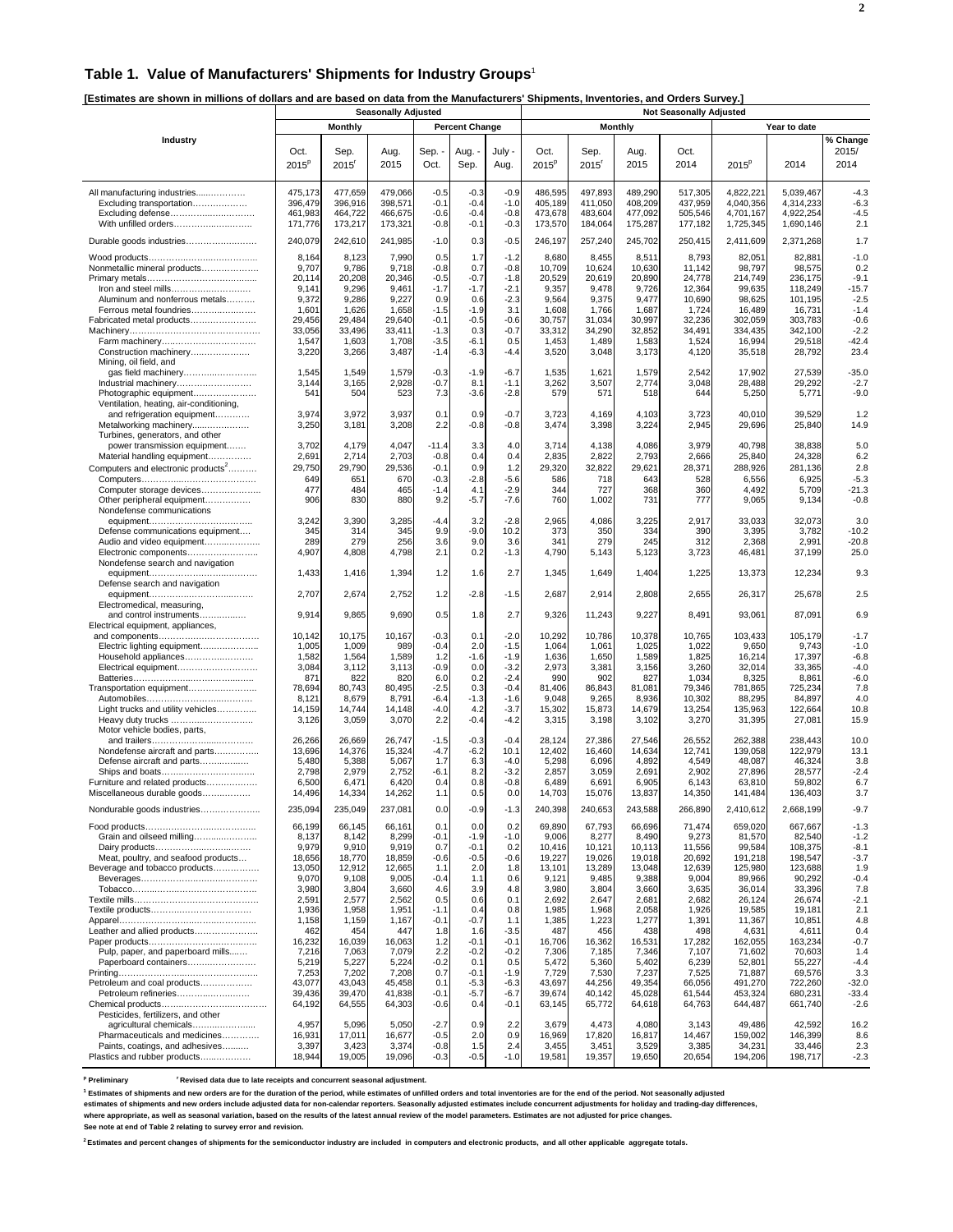**3**

**[Estimates are shown in millions of dollars and are based on data from the Manufacturers' Shipments, Inventories, and Orders Survey.]** 

|                                                                   |                  |                             | <b>Seasonally Adjusted</b> |                |                       |                | <b>Not Seasonally Adjusted</b> |                           |              |              |                   |              |                           |
|-------------------------------------------------------------------|------------------|-----------------------------|----------------------------|----------------|-----------------------|----------------|--------------------------------|---------------------------|--------------|--------------|-------------------|--------------|---------------------------|
|                                                                   |                  | <b>Monthly</b>              |                            |                | <b>Percent Change</b> |                |                                | Monthly                   |              |              |                   | Year to date |                           |
| Industry                                                          | Oct.<br>$2015^p$ | Sep.<br>$2015$ <sup>r</sup> | Aug.<br>2015               | Sep. -<br>Oct. | Aug. -<br>Sep.        | July -<br>Aug. | Oct.<br>$2015^p$               | Sep.<br>2015 <sup>r</sup> | Aug.<br>2015 | Oct.<br>2014 | 2015 <sup>p</sup> | 2014         | % Change<br>2015/<br>2014 |
|                                                                   | 473,873          | 467,064                     | 471,041                    | 1.5            | $-0.8$                | $-2.1$         | 480,481                        | 487,375                   | 472,263      | 509,549      | 4,738,108         | 5,098,110    | $-7.1$                    |
| Excluding transportation <sup>2</sup>                             | 391,854          | 391,083                     | 393,320                    | 0.2            | $-0.6$                | $-1.1$         | 398,062                        | 404,388                   | 399,370      | 431,408      | 3,987,341         | 4,289,453    | $-7.0$                    |
| Excluding defense <sup>2</sup>                                    | 460,866          | 453,989                     | 459,648                    | 1.5            | $-1.2$                | $-1.7$         | 468,059                        | 472,229                   | 464,051      | 497,465      | 4,627,142         | 4,978,040    | $-7.0$                    |
| With unfilled orders <sup>2</sup>                                 | 175,131          | 167,472                     | 170,048                    | 4.6            | $-1.5$                | $-3.4$         | 172,992                        | 178,007                   | 163,493      | 176,222      | 1,689,726         | 1,805,266    | $-6.4$                    |
| Durable goods industries <sup>2</sup>                             | 238,779          | 232,015                     | 233,960                    | 2.9            | $-0.8$                | $-2.9$         | 240,083                        | 246,722                   | 228,675      | 242,659      | 2,327,496         | 2,429,911    | $-4.2$                    |
|                                                                   | 19,822           | 19,709                      | 20,286                     | 0.6            | $-2.8$                | $-1.1$         | 19,952                         | 19,433                    | 20,149       | 24,387       | 211,778           | 237,429      | $-10.8$                   |
| Iron and steel mills                                              | 9,044            | 8,903                       | 9,512                      | 1.6            | $-6.4$                | 0.4            | 8,877                          | 8,520                     | 9,341        | 11,764       | 97,941            | 118,435      | $-17.3$                   |
| Aluminum and nonferrous metals                                    | 9,261            | 9,170                       | 9,203                      | 1.0            | $-0.4$                | $-2.6$         | 9,543                          | 9,246                     | 9,255        | 10,770       | 97,716            | 101,885      | $-4.1$                    |
| Ferrous metal foundries                                           | 1,517            | 1,636                       | 1,571                      | $-7.3$         | 4.1                   | $-1.8$         | 1,532                          | 1,667                     | 1,553        | 1,853        | 16,121            | 17,109       | $-5.8$                    |
| Fabricated metal products                                         | 29,216           | 29,641                      | 29,090                     | $-1.4$         | 1.9                   | $-2.6$         | 29,638                         | 30,662                    | 29,776       | 32,178       | 301,057           | 308,952      | $-2.6$                    |
|                                                                   | 33,259           | 32,874                      | 32,955                     | 1.2            | $-0.2$                | $-0.6$         | 33,084                         | 33,249                    | 32,162       | 33,426       | 327,176           | 354,246      | $-7.6$                    |
| Construction machinery<br>Mining, oil field, and                  | 3,009            | 3,036                       | 3,376                      | $-0.9$         | $-10.1$               | 0.4            | 3,284                          | 2,771                     | 3,258        | 4,210        | 31,849            | 31,300       | 1.8                       |
| gas field machinery                                               | 1,503            | 1,337                       | 1,413                      | 12.4           | $-5.4$                | 0.1            | 1,306                          | 1,434                     | 1,348        | 1,834        | 15,895            | 27,503       | $-42.2$                   |
| Industrial machinery                                              | 3,111            | 3,067                       | 2,969                      | 1.4            | 3.3                   | 0.8            | 3,307                          | 3,259                     | 2,702        | 3,036        | 27,914            | 30,130       | $-7.4$                    |
| Photographic equipment<br>Ventilation, heating, air-conditioning, | 577              | 519                         | 547                        | 11.2           | $-5.1$                | 2.2            | 603                            | 587                       | 545          | 611          | 5,452             | 5,655        | $-3.6$                    |
| and refrigeration equipment                                       | 3,934            | 3,881                       | 3,928                      | 1.4            | $-1.2$                | $-1.0$         | 3,668                          | 4,238                     | 3,963        | 3,950        | 40,025            | 41,128       | $-2.7$                    |
| Metalworking machinery                                            | 3,108            | 2,998                       | 3.149                      | 3.7            | $-4.8$                | 0.9            | 3,332                          | 3,192                     | 3,134        | 2,775        | 29,160            | 25,791       | 13.1                      |
| Turbines, generators, and other                                   |                  |                             |                            |                |                       |                |                                |                           |              |              |                   |              |                           |
| power transmission equipment                                      | 3,955            | 4,226                       | 3,823                      | $-6.4$         | 10.5                  | 3.4            | 3,829                          | 4,125                     | 3,725        | 3,616        | 38,019            | 42,406       | $-10.3$                   |
| Material handling equipment                                       | 2,798            | 2,956                       | 2,648                      | $-5.3$         | 11.6                  | $-8.8$         | 2,637                          | 3,088                     | 2,580        | 2,602        | 27,087            | 25,544       | 6.0                       |
| Computers and electronic products <sup>2</sup>                    | 25,659           | 25,178                      | 25,252                     | 1.9            | $-0.3$                | $-0.1$         | 24,266                         | 29,105                    | 23,975       | 22,835       | 247,266           | 234,027      | 5.7                       |
|                                                                   | 677              | 639                         | 660                        | 5.9            | $-3.2$                | $-1.6$         | 614                            | 706                       | 633          | 577          | 6,680             | 7,374        | $-9.4$                    |
| Nondefense communications                                         |                  |                             |                            |                |                       |                |                                |                           |              |              |                   |              |                           |
|                                                                   | 3,570            | 3,600                       | 3,503                      | $-0.8$         | 2.8                   | $-6.0$         | 3.476                          | 4,342                     | 3,223        | 3,316        | 36.347            | 36.460       | $-0.3$                    |
| Defense communications equipment                                  | 350              | 314                         | 351                        | 11.5           | $-10.5$               | $-2.0$         | 318                            | 384                       | 339          | 326          | 3,499             | 3,481        | 0.5                       |
| Electronic components                                             | 4,988            | 4,821                       | 4,760                      | 3.5            | 1.3                   | $-1.7$         | 4,909                          | 5,017                     | 5,153        | 3,776        | 46,918            | 37,452       | 25.3                      |
| Nondefense search and navigation                                  |                  |                             |                            |                |                       |                |                                |                           |              |              |                   |              |                           |
|                                                                   | 1,644            | 1,615                       | 1,682                      | 1.8            | $-4.0$                | 5.3            | 1,642                          | 1,860                     | 1,632        | 1,637        | 16,167            | 15,503       | 4.3                       |
| Defense search and navigation                                     |                  |                             |                            |                |                       |                |                                |                           |              |              |                   |              |                           |
|                                                                   | 2,485            | 2,618                       | 2,723                      | $-5.1$         | $-3.9$                | $-2.4$         | 2,320                          | 3,247                     | 2,421        | 2,882        | 25,400            | 25,632       | $-0.9$                    |
| Electromedical, measuring,                                        |                  |                             |                            |                |                       |                |                                |                           |              |              |                   |              |                           |
| and control instruments                                           | 10,047           | 9,749                       | 9,723                      | 3.1            | 0.3                   | 3.8            | 9,275                          | 11,291                    | 8,950        | 8,675        | 94,039            | 88,448       | 6.3                       |
| Electrical equipment, appliances,                                 |                  |                             |                            |                |                       |                |                                |                           |              |              |                   |              |                           |
|                                                                   | 9,910            | 9,991                       | 10,152                     | $-0.8$         | $-1.6$                | $-0.8$         | 10,099                         | 10,510                    | 10,243       | 11,156       | 102,767           | 107,941      | $-4.8$                    |
| Electric lighting equipment                                       | 1,000            | 978                         | 1,016                      | 2.2            | $-3.7$                | 1.2            | 1,078                          | 1,015                     | 1,033        | 1,046        | 9,651             | 9,793        | $-1.5$                    |
| Household appliances                                              | 1,614            | 1,556                       | 1,493                      | 3.7            | 4.2                   | $-1.6$         | 1,681                          | 1,638                     | 1,447        | 1,857        | 16,137            | 17,583       | $-8.2$                    |
| Electrical equipment                                              | 3,043            | 3,033                       | 3,174                      | 0.3            | $-4.4$                | $-3.6$         | 2,971                          | 3,137                     | 3,154        | 3,448        | 32,440            | 34,261       | $-5.3$                    |
| Transportation equipment                                          | 82,019           | 75,981                      | 77,721                     | 7.9            | $-2.2$                | $-6.9$         | 82,419                         | 82,987                    | 72,893       | 78,141       | 750,767           | 808,657      | $-7.2$                    |
| Motor vehicle bodies, parts,                                      |                  |                             |                            |                |                       |                |                                |                           |              |              |                   |              |                           |
|                                                                   | 26,203           | 26,726                      | 26,677                     | $-2.0$         | 0.2                   | $-1.0$         | 27,610                         | 27,353                    | 27,529       | 26,296       | 260,824           | 239,498      | 8.9                       |
| Nondefense aircraft and parts                                     | 17,492           | 9,663                       | 14,245                     | 81.0           | $-32.2$               | $-11.3$        | 14,257                         | 12,436                    | 10,685       | 11,449       | 121,346           | 199,724      | $-39.2$                   |
| Defense aircraft and parts                                        | 5,676            | 6,495                       | 5,028                      | $-12.6$        | 29.2                  | 15.4           | 6,302                          | 7,691                     | 3,165        | 5,674        | 43,865            | 44,168       | $-0.7$                    |
|                                                                   | 2,540            | 2,383                       | 2,332                      | 6.6            | 2.2                   | $-30.2$        | 2,102                          | 2,217                     | 1,997        | 1,982        | 23,496            | 34,625       | $-32.1$                   |
| Furniture and related products                                    | 6,516            | 6,423                       | 6,554                      | 1.4            | $-2.0$                | 2.7            | 6,522                          | 6,646                     | 6,519        | 6,235        | 64,359            | 60,824       | 5.8                       |
| Nondurable goods industries                                       | 235,094          | 235,049                     | 237,081                    | 0.0            | $-0.9$                | $-1.3$         | 240,398                        | 240,653                   | 243,588      | 266,890      | 2,410,612         | 2,668,199    | $-9.7$                    |
|                                                                   |                  |                             |                            |                |                       |                |                                |                           |              |              |                   |              |                           |

<sup>p</sup> Preliminary <sup>r</sup> Revised data due to late receipts and concurrent seasonal adjustment.

**1 Estimates of shipments and new orders are for the duration of the period, while estimates of unfilled orders and total inventories are for the end of the period. Not seasonally**

 **adjusted estimates of shipments and new orders include adjusted data for non-calendar reporters. Seasonally adjusted estimates include concurrent adjustments for holiday and trading-day differences, where appropriate, as well as seasonal variation, based on the results of the latest annual review of the model parameters. Estimates are not adjusted for price changes.**

**2 Data on new orders are not available for the semiconductor industry. Estimates and percent changes for new orders exclude semiconductor industry data.**

**Note: Estimates of manufacturers' shipments, inventories and orders are subject to survey error and revision. One major component of survey error is nonsampling error, which includes errors of coverage, response, and nonreporting. Since the survey panel is not a probability sample, estimates of sampling error cannot be calculated. For further details on survey design, methodology, and data limitations see <http://www.census.gov/manufacturing/m3/>.**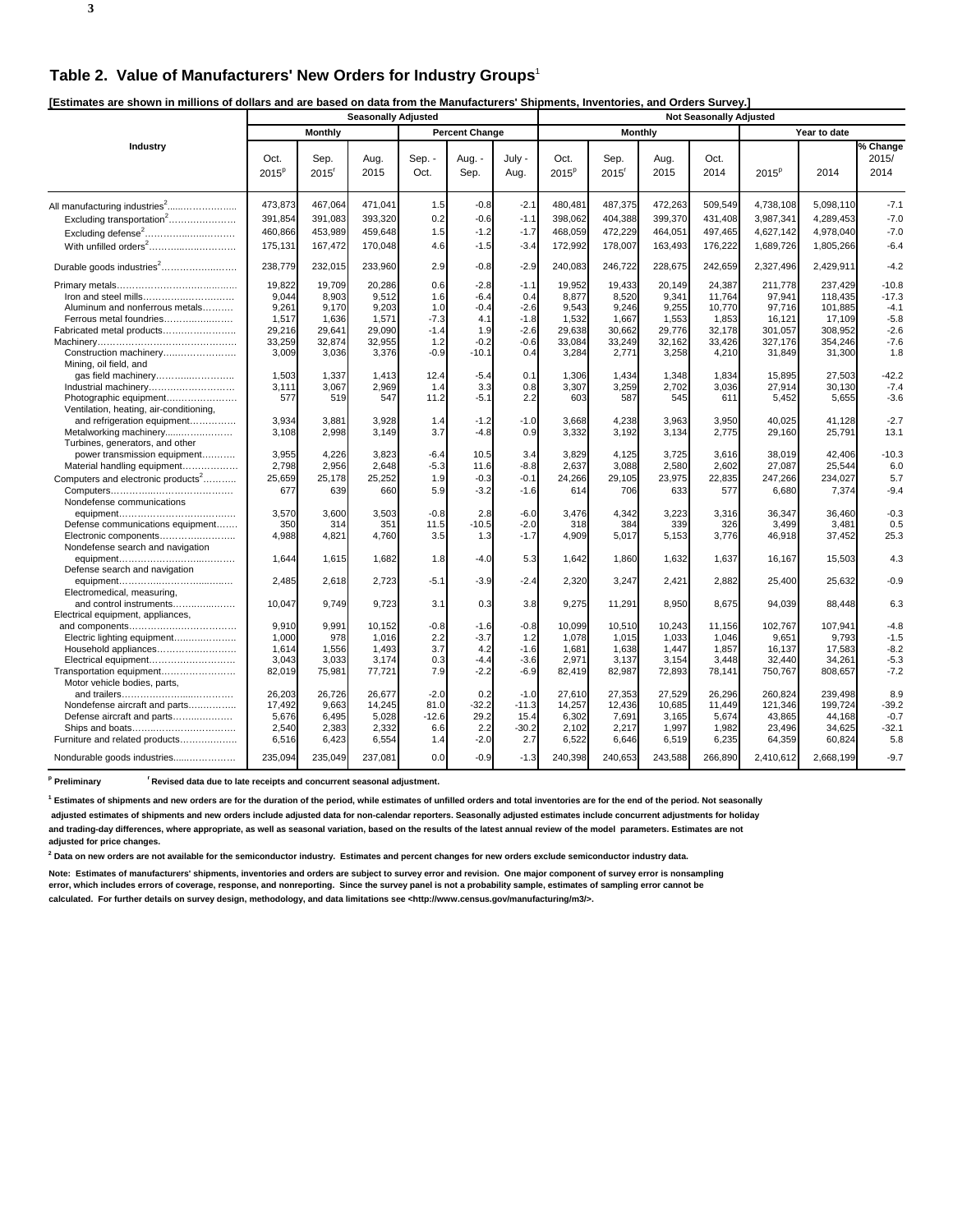## **Table 3. Value of Manufacturers' Unfilled Orders for Industry Groups**<sup>1</sup>

| [Estimates are shown in millions of dollars and are based on data from the Manufacturers' Shipments, Inventories, and Orders Survey.] |
|---------------------------------------------------------------------------------------------------------------------------------------|
|---------------------------------------------------------------------------------------------------------------------------------------|

|                                                                                                                                            | <b>Seasonally Adjusted</b>                                        |                                                                   |                                                                   |                                                                 |                                                              |                                                                 |                                                                   | <b>Not Seasonally Adjusted</b>                                    |                                                                   |                                                                   |                                                                      |  |  |
|--------------------------------------------------------------------------------------------------------------------------------------------|-------------------------------------------------------------------|-------------------------------------------------------------------|-------------------------------------------------------------------|-----------------------------------------------------------------|--------------------------------------------------------------|-----------------------------------------------------------------|-------------------------------------------------------------------|-------------------------------------------------------------------|-------------------------------------------------------------------|-------------------------------------------------------------------|----------------------------------------------------------------------|--|--|
|                                                                                                                                            |                                                                   | Monthly                                                           |                                                                   |                                                                 | <b>Percent Change</b>                                        |                                                                 |                                                                   | Monthly                                                           |                                                                   |                                                                   | % Change                                                             |  |  |
| Industry                                                                                                                                   | Oct.<br>$2015^p$                                                  | Sep.<br>2015 <sup>r</sup>                                         | Aug.<br>2015                                                      | Sep. -<br>Oct.                                                  | Aug. -<br>Sep.                                               | July -<br>Aug.                                                  | Oct.<br>2015 <sup>p</sup>                                         | Sep.<br>2015 <sup>r</sup>                                         | Aug.<br>2015                                                      | Oct.<br>2014                                                      | Oct.<br>2015/<br>2014                                                |  |  |
| All manufacturing industries <sup>2</sup><br>Excluding transportation <sup>2</sup>                                                         | 1,191,794<br>393,623                                              | 1,188,439<br>393,593                                              | 1,194,184<br>394.576                                              | 0.3<br>0.0                                                      | $-0.5$<br>$-0.2$                                             | $-0.3$<br>$-0.1$                                                | 1,179,283<br>389,628                                              | 1,179,861<br>391,219                                              | 1,185,918<br>393.420                                              | 1,204,931<br>397.083                                              | $-2.1$<br>$-1.9$                                                     |  |  |
| Excluding defense <sup>2</sup>                                                                                                             | 1,009,566                                                         | 1,006,028                                                         | 1,011,911                                                         | 0.4                                                             | $-0.6$                                                       | $-0.2$                                                          | 998,337                                                           | 998,420                                                           | 1,005,334                                                         | 1,011,650                                                         | $-1.3$                                                               |  |  |
| Durable goods industries <sup>2</sup>                                                                                                      | 1,191,794                                                         | 1,188,439                                                         | 1,194,184                                                         | 0.3                                                             | $-0.5$                                                       | $-0.3$                                                          | 1,179,283                                                         | 1,179,861                                                         | 1,185,918                                                         | 1,204,931                                                         | $-2.1$                                                               |  |  |
| Aluminum and nonferrous metals<br>Ferrous metal foundries<br>Fabricated metal products<br>Construction machinery                           | 34,670<br>17,822<br>11,916<br>4.932<br>81,680<br>110,988<br>5,696 | 34,962<br>17,919<br>12,027<br>5,016<br>81,920<br>110,785<br>5,907 | 35,461<br>18,312<br>12,143<br>5,006<br>81,763<br>111,407<br>6,137 | $-0.8$<br>$-0.5$<br>$-0.9$<br>$-1.7$<br>$-0.3$<br>0.2<br>$-3.6$ | $-1.4$<br>$-2.1$<br>$-1.0$<br>0.2<br>0.2<br>$-0.6$<br>$-3.7$ | $-0.2$<br>0.3<br>$-0.2$<br>$-1.7$<br>$-0.7$<br>$-0.4$<br>$-1.8$ | 33,211<br>16,690<br>11,724<br>4,797<br>80,824<br>109,920<br>5,473 | 33,788<br>17,170<br>11,745<br>4,873<br>81,943<br>110,148<br>5,709 | 34,974<br>18,128<br>11,874<br>4,972<br>82,315<br>111,189<br>5,986 | 35,840<br>18,645<br>12,087<br>5,108<br>82,818<br>120.216<br>9,297 | $-7.3$<br>$-10.5$<br>$-3.0$<br>$-6.1$<br>$-2.4$<br>$-8.6$<br>$-41.1$ |  |  |
| Mining, oil field, and<br>gas field machinery<br>Industrial machinery<br>Photographic equipment<br>Ventilation, heating, air-conditioning, | 9.188<br>8,319<br>1,668                                           | 9,230<br>8,352<br>1,632                                           | 9.442<br>8,450<br>1,617                                           | $-0.5$<br>$-0.4$<br>2.2                                         | $-2.2$<br>$-1.2$<br>0.9                                      | $-1.7$<br>0.5<br>1.5                                            | 9.132<br>8,266<br>1,676                                           | 9,361<br>8,221<br>1,652                                           | 9.548<br>8.469<br>1,636                                           | 11.979<br>9,869<br>1,589                                          | $-23.8$<br>$-16.2$<br>5.5                                            |  |  |
| and refrigeration equipment<br>Metalworking machinery<br>Turbines, generators, and other                                                   | 7,510<br>6,344                                                    | 7,550<br>6,486                                                    | 7,641<br>6,669                                                    | $-0.5$<br>$-2.2$                                                | $-1.2$<br>$-2.7$                                             | $-0.1$<br>$-0.9$                                                | 7,395<br>6,286                                                    | 7,450<br>6,428                                                    | 7,381<br>6,634                                                    | 7,511<br>7,271                                                    | $-1.5$<br>$-13.5$                                                    |  |  |
| power transmission equipment<br>Material handling equipment<br>Computers and electronic products <sup>2</sup>                              | 32,423<br>12,333<br>135,650                                       | 32,170<br>12,226<br>135,086                                       | 32,123<br>11,984<br>134,848                                       | 0.8<br>0.9<br>0.4                                               | 0.1<br>2.0<br>0.2                                            | $-0.7$<br>$-0.5$<br>0.3                                         | 32,166<br>11,997<br>135,349                                       | 32,051<br>12,195<br>134,867                                       | 32,064<br>11,929<br>134,123                                       | 35,483<br>10,208<br>127,451                                       | $-9.3$<br>17.5<br>6.2                                                |  |  |
| Nondefense communications                                                                                                                  | 2,596                                                             | 2,568                                                             | 2,580                                                             | 1.1                                                             | $-0.5$                                                       | $-0.4$                                                          | 2,596                                                             | 2,568                                                             | 2,580                                                             | 2,438                                                             | 6.5                                                                  |  |  |
| Defense communications equipment<br>Electronic components<br>Nondefense search and navigation                                              | 37,111<br>3,001<br>11,046                                         | 36,783<br>2,996<br>10,965                                         | 36,573<br>2,996<br>10,952                                         | 0.9<br>0.2<br>0.7                                               | 0.6<br>0.0<br>0.1                                            | 0.6<br>0.2<br>$-0.3$                                            | 37,067<br>2,996<br>11,036                                         | 36,556<br>3,051<br>10,917                                         | 36,300<br>3,017<br>11,043                                         | 32,540<br>3,006<br>10,632                                         | 13.9<br>$-0.3$<br>3.8                                                |  |  |
| Defense search and navigation                                                                                                              | 20.119                                                            | 19,908                                                            | 19,709                                                            | 1.1                                                             | 1.0                                                          | 1.5                                                             | 20,309                                                            | 20,012                                                            | 19,801                                                            | 17,389                                                            | 16.8                                                                 |  |  |
| Electromedical, measuring,                                                                                                                 | 32,107                                                            | 32,329                                                            | 32,385                                                            | $-0.7$                                                          | $-0.2$                                                       | $-0.1$                                                          | 31,982                                                            | 32,349                                                            | 32,016                                                            | 33,328                                                            | $-4.0$                                                               |  |  |
| and control instruments<br>Electrical equipment, appliances,                                                                               | 29,670                                                            | 29,537                                                            | 29,653                                                            | 0.5                                                             | $-0.4$                                                       | 0.1                                                             | 29,363                                                            | 29,414                                                            | 29,366                                                            | 28,118                                                            | 4.4                                                                  |  |  |
| Electric lighting equipment<br>Household appliances<br>Electrical equipment                                                                | 22.103<br>1,094<br>1,512<br>9,618                                 | 22,335<br>1,099<br>1,480<br>9,659                                 | 22,519<br>1,130<br>1,488<br>9,738                                 | $-1.0$<br>$-0.5$<br>2.2<br>$-0.4$                               | $-0.8$<br>$-2.7$<br>$-0.5$<br>$-0.8$                         | $-0.1$<br>2.4<br>$-6.1$<br>0.6                                  | 21.893<br>1,107<br>1,447<br>9,528                                 | 22,086<br>1,093<br>1,402<br>9,530                                 | 22,362<br>1,139<br>1,414<br>9,774                                 | 22.618<br>1,152<br>1,472<br>9,086                                 | $-3.2$<br>$-3.9$<br>$-1.7$<br>4.9                                    |  |  |
| Transportation equipment<br>Motor vehicle bodies, parts,                                                                                   | 798,171<br>21,630                                                 | 794,846<br>21,693                                                 | 799,608<br>21,636                                                 | 0.4<br>$-0.3$<br>0.6                                            | $-0.6$<br>0.3<br>$-0.8$                                      | $-0.3$<br>$-0.3$<br>$-0.2$                                      | 789,655<br>20,466                                                 | 788,642<br>20,980<br>604,209                                      | 792,498<br>21,013                                                 | 807,848<br>19,975                                                 | $-2.3$<br>2.5<br>$-1.0$                                              |  |  |
| Nondefense aircraft and parts<br>Defense aircraft and parts<br>Furniture and related products                                              | 612,365<br>65.521<br>27,201<br>7,699                              | 608,569<br>65,325<br>27,459<br>7,683                              | 613,282<br>64.218<br>28,055<br>7,731                              | 0.3<br>$-0.9$<br>0.2                                            | 1.7<br>$-2.1$<br>$-0.6$                                      | $-0.1$<br>$-1.5$<br>1.8                                         | 606,064<br>65.167<br>26,553<br>7,598                              | 64.163<br>27,308<br>7,565                                         | 608,233<br>62.568<br>28,150<br>7,610                              | 612,030<br>68.429<br>32,721<br>7,369                              | $-4.8$<br>$-18.9$<br>3.1                                             |  |  |

<sup>p</sup> Preliminary **read Figure 1 Revised data due to late receipts and concurrent seasonal adjustment.** 

**1 Estimates of shipments and new orders are for the duration of the period, while estimates of unfilled orders and total inventories are for the end of the period. Not seasonally**

**adjusted estimates of shipments and new orders include adjusted data for non-calendar reporters. Seasonally adjusted estimates include concurrent adjustments for holiday and trading-day differences, where appropriate, as well as seasonal variation, based on the results of the latest annual review of the model parameters. Estimates are not adjusted for price changes.**

<sup>2</sup> Data on unfilled orders are not available for the semiconductor industry. Estimates and percent changes for unfilled orders exclude semiconductor industry data.

**See note at end of Table 2 relating to survey error and revision.**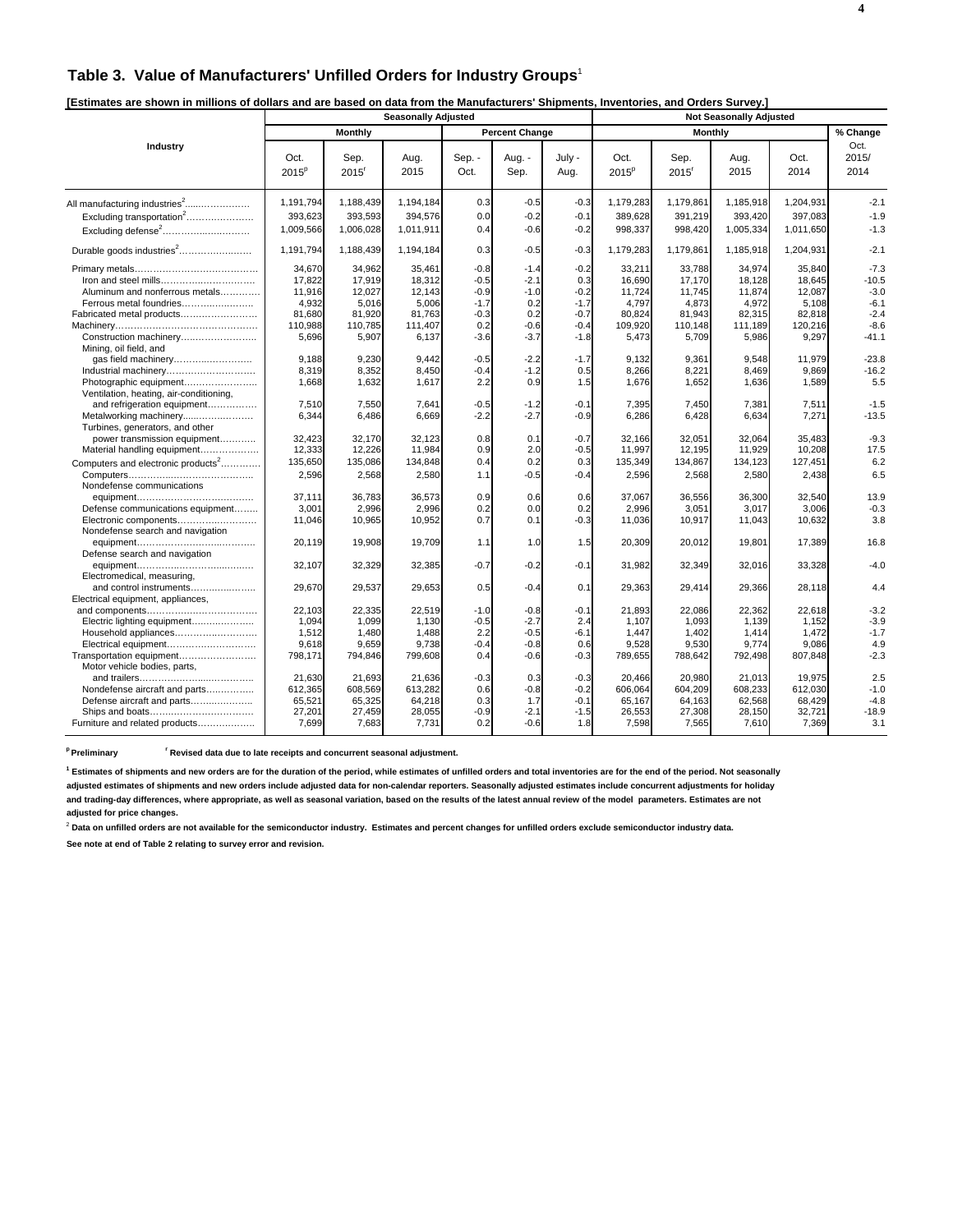#### **Table 4. Value of Manufacturers' Inventories for Industry Groups**<sup>1</sup>

**[Estimates are shown in millions of dollars and are based on data from the Manufacturers' Shipments, Inventories, and Orders Survey.]** 

|                                                                                                                                                                                                                                                       | <b>Seasonally Adjusted</b>                                                                                            |                                                                                                                       |                                                                                                                       |                                                                                                        |                                                                                                        |                                                                                                        | , , , , , , , , , ,<br><b>Not Seasonally Adjusted</b>                                                                 |                                                                                                                       |                                                                                                                       |                                                                                                                       |                                                                                                            |  |
|-------------------------------------------------------------------------------------------------------------------------------------------------------------------------------------------------------------------------------------------------------|-----------------------------------------------------------------------------------------------------------------------|-----------------------------------------------------------------------------------------------------------------------|-----------------------------------------------------------------------------------------------------------------------|--------------------------------------------------------------------------------------------------------|--------------------------------------------------------------------------------------------------------|--------------------------------------------------------------------------------------------------------|-----------------------------------------------------------------------------------------------------------------------|-----------------------------------------------------------------------------------------------------------------------|-----------------------------------------------------------------------------------------------------------------------|-----------------------------------------------------------------------------------------------------------------------|------------------------------------------------------------------------------------------------------------|--|
|                                                                                                                                                                                                                                                       |                                                                                                                       | <b>Monthly</b>                                                                                                        |                                                                                                                       |                                                                                                        | <b>Percent Change</b>                                                                                  |                                                                                                        |                                                                                                                       | <b>Monthly</b>                                                                                                        |                                                                                                                       |                                                                                                                       | % Change                                                                                                   |  |
| Industry                                                                                                                                                                                                                                              | Oct.<br>$2015^{\circ}$                                                                                                | Sep.<br>$2015$ <sup>r</sup>                                                                                           | Aug.<br>2015                                                                                                          | Sep. -<br>Oct.                                                                                         | Aug. -<br>Sep.                                                                                         | July -<br>Aug.                                                                                         | Oct.<br>$2015^p$                                                                                                      | Sep.<br>$2015$ <sup>r</sup>                                                                                           | Aug.<br>2015                                                                                                          | Oct.<br>2014                                                                                                          | Oct.<br>2015/<br>2014                                                                                      |  |
| All manufacturing industries<br>Excluding transportation<br>Excluding defense<br>With unfilled orders                                                                                                                                                 | 643,577<br>512,622<br>616,610<br>323,904                                                                              | 644,149<br>513,024<br>616,607<br>325,084                                                                              | 647,522<br>515,128<br>618,862<br>327,107                                                                              | $-0.1$<br>$-0.1$<br>0.0<br>$-0.4$                                                                      | $-0.5$<br>$-0.4$<br>$-0.4$<br>-0.6                                                                     | $-0.4$<br>$-0.6$<br>$-0.5$<br>$-0.2$                                                                   | 647,438<br>515,931<br>620,596<br>324,139                                                                              | 643,155<br>512,364<br>615,550<br>323,697                                                                              | 652,408<br>519,225<br>623,680<br>329,998                                                                              | 659,237<br>532,115<br>633,818<br>323,699                                                                              | $-1.8$<br>$-3.0$<br>$-2.1$<br>0.1                                                                          |  |
| Durable goods industries                                                                                                                                                                                                                              | 397,034                                                                                                               | 398,047                                                                                                               | 400,531                                                                                                               | $-0.3$                                                                                                 | $-0.6$                                                                                                 | $-0.2$                                                                                                 | 397,310                                                                                                               | 396,329                                                                                                               | 403,719                                                                                                               | 395,087                                                                                                               | 0.6                                                                                                        |  |
| Nonmetallic mineral products<br>Aluminum and nonferrous metals<br>Ferrous metal foundries<br>Fabricated metal products<br>Construction machinery                                                                                                      | 11,260<br>12,892<br>35,687<br>20,169<br>13,578<br>1,940<br>49,109<br>65,900<br>3,149<br>6,944                         | 11,194<br>12,964<br>36,022<br>20,566<br>13,496<br>1,960<br>49,031<br>66,114<br>3,181<br>6,949                         | 11,197<br>13,001<br>36,417<br>20,951<br>13,482<br>1,984<br>48,927<br>66,341<br>3,253<br>6,935                         | 0.6<br>$-0.6$<br>$-0.9$<br>$-1.9$<br>0.6<br>-1.0<br>0.2<br>$-0.3$<br>$-1.0$<br>$-0.1$                  | 0.0<br>-0.3<br>$-1.1$<br>-1.8<br>0.1<br>$-1.2$<br>0.2<br>$-0.3$<br>$-2.2$<br>0.2                       | $-0.6$<br>$-0.1$<br>$-1.6$<br>$-1.9$<br>$-1.1$<br>$-1.3$<br>0.0<br>$-0.5$<br>$-1.0$<br>$-4.0$          | 11,146<br>12,536<br>35,486<br>20,126<br>13,441<br>1,919<br>48,638<br>66,071<br>2,850<br>6,998                         | 11,047<br>12,755<br>35,952<br>20,609<br>13,423<br>1,920<br>48,598<br>65,951<br>2,966<br>6,945                         | 11,057<br>12,927<br>36,494<br>20,959<br>13,535<br>2,000<br>49,003<br>67,189<br>3,194<br>6,899                         | 10,582<br>12,583<br>38,696<br>23,009<br>13,762<br>1,925<br>48,038<br>67,287<br>3,418<br>6,943                         | 5.3<br>$-0.4$<br>$-8.3$<br>$-12.5$<br>$-2.3$<br>$-0.3$<br>1.2<br>$-1.8$<br>$-16.6$<br>0.8                  |  |
| Mining, oil field,<br>and gas field machinery<br>Photographic equipment<br>Ventilation, heating, air-conditioning,                                                                                                                                    | 5,350<br>6,043<br>1,385                                                                                               | 5,407<br>6,068<br>1,421                                                                                               | 5,440<br>6,100<br>1,382                                                                                               | $-1.1$<br>$-0.4$<br>$-2.5$                                                                             | $-0.6$<br>-0.5<br>2.8                                                                                  | $-0.5$<br>1.8<br>1.0                                                                                   | 5,262<br>6,075<br>1,409                                                                                               | 5,394<br>6,110<br>1,433                                                                                               | 5,539<br>6,157<br>1,434                                                                                               | 6,202<br>6,445<br>1,364                                                                                               | $-15.2$<br>$-5.7$<br>3.3                                                                                   |  |
| and refrigeration equipment<br>Metalworking machinery<br>Turbines, generators, and other                                                                                                                                                              | 5,112<br>5,510                                                                                                        | 5,161<br>5,523                                                                                                        | 5,300<br>5,586                                                                                                        | $-0.9$<br>$-0.2$                                                                                       | $-2.6$<br>$-1.1$                                                                                       | $-0.4$<br>$-0.1$                                                                                       | 5,034<br>5,573                                                                                                        | 5,010<br>5,642                                                                                                        | 5,370<br>5,702                                                                                                        | 5,129<br>5,538                                                                                                        | $-1.9$<br>0.6                                                                                              |  |
| power transmission equipment<br>Material handling equipment<br>Computers and electronic products <sup>2</sup><br>Computer storage devices<br>Other peripheral equipment                                                                               | 10,098<br>4,264<br>44,645<br>1,065<br>1,242<br>1,006                                                                  | 10,106<br>4,239<br>44,922<br>1,100<br>1,255<br>1,074                                                                  | 10,003<br>4,215<br>45,539<br>1,111<br>1,367<br>1,118                                                                  | $-0.1$<br>0.6<br>$-0.6$<br>$-3.2$<br>$-1.0$<br>$-6.3$                                                  | 1.0<br>0.6<br>$-1.4$<br>$-1.0$<br>$-8.2$<br>$-3.9$                                                     | $-0.3$<br>0.8<br>$-1.0$<br>$-8.1$<br>$-4.9$<br>$-6.1$                                                  | 10,434<br>4,398<br>45,099<br>1,088<br>1,328<br>1,010                                                                  | 10,168<br>4,357<br>44,694<br>1,156<br>1,215<br>1,045                                                                  | 10,363<br>4,339<br>46,461<br>1,184<br>1,467<br>1,156                                                                  | 10,497<br>4,035<br>45,105<br>1,185<br>1,584<br>1,312                                                                  | $-0.6$<br>9.0<br>0.0<br>$-8.2$<br>$-16.2$<br>$-23.0$                                                       |  |
| Nondefense communications<br>Defense communications equipment<br>Audio and video equipment<br>Electronic components                                                                                                                                   | 4,597<br>833<br>760<br>8,093                                                                                          | 4,610<br>837<br>748<br>8,141                                                                                          | 4,737<br>834<br>768<br>8,194                                                                                          | $-0.3$<br>$-0.5$<br>1.6<br>$-0.6$                                                                      | $-2.7$<br>0.4<br>-2.6<br>-0.6                                                                          | $-0.6$<br>$-1.1$<br>$-2.2$<br>$-1.1$                                                                   | 4,632<br>833<br>863<br>8,080                                                                                          | 4,539<br>837<br>841<br>8,041                                                                                          | 4,796<br>834<br>824<br>8,229                                                                                          | 5,226<br>798<br>859<br>7,372                                                                                          | $-11.4$<br>4.4<br>0.5<br>9.6                                                                               |  |
| Nondefense search and navigation                                                                                                                                                                                                                      | 3,486                                                                                                                 | 3,478                                                                                                                 | 3,496                                                                                                                 | 0.2                                                                                                    | $-0.5$                                                                                                 | 0.3                                                                                                    | 3,548                                                                                                                 | 3,479                                                                                                                 | 3,559                                                                                                                 | 3,331                                                                                                                 | 6.5                                                                                                        |  |
| Defense search and navigation                                                                                                                                                                                                                         | 3,099                                                                                                                 | 3,121                                                                                                                 | 3,233                                                                                                                 | $-0.7$                                                                                                 | $-3.5$                                                                                                 | 1.5                                                                                                    | 3,060                                                                                                                 | 3,042                                                                                                                 | 3,257                                                                                                                 | 2,866                                                                                                                 | 6.8                                                                                                        |  |
| Electromedical, measuring<br>and control instruments<br>Electrical equipment, appliances,                                                                                                                                                             | 14,229                                                                                                                | 14,344                                                                                                                | 14,395                                                                                                                | $-0.8$                                                                                                 | $-0.4$                                                                                                 | $-0.5$                                                                                                 | 14,298                                                                                                                | 14,164                                                                                                                | 14,837                                                                                                                | 14,677                                                                                                                | $-2.6$                                                                                                     |  |
| Electric lighting equipment<br>Transportation equipment<br>Light trucks and utility vehicles                                                                                                                                                          | 16,401<br>1,866<br>2,128<br>4,866<br>1,353<br>130,955<br>4,704<br>4,376<br>1,798                                      | 16,463<br>1,857<br>2,119<br>4,908<br>1,368<br>131,125<br>4,476<br>4,232<br>1,921                                      | 16,579<br>1,849<br>2,091<br>4,962<br>1,392<br>132,394<br>4,629<br>4,185<br>1,951                                      | $-0.4$<br>0.5<br>0.4<br>$-0.9$<br>-1.1<br>$-0.1$<br>5.1<br>3.4<br>-6.4                                 | $-0.7$<br>0.4<br>1.3<br>$-1.1$<br>$-1.7$<br>$-1.0$<br>$-3.3$<br>1.1<br>-1.5                            | $-0.4$<br>0.8<br>0.6<br>$-1.1$<br>$-0.5$<br>0.6<br>1.8<br>$-0.6$<br>$-0.6$                             | 16,404<br>1,856<br>2,168<br>4,870<br>1,386<br>131,507<br>4,802<br>4,555<br>1,852                                      | 16,206<br>1,852<br>2,117<br>4,670<br>1,412<br>130,791<br>4,519<br>4,258<br>1,910                                      | 16,842<br>1,879<br>2,178<br>4,998<br>1,476<br>133,183<br>4,634<br>4,210<br>1,937                                      | 16,350<br>1,852<br>2,106<br>5,037<br>1,377<br>127,122<br>4,683<br>3,804<br>1,685                                      | 0.3<br>0.2<br>2.9<br>$-3.3$<br>0.7<br>3.4<br>2.5<br>19.7<br>9.9                                            |  |
| Motor vehicle bodies, parts,<br>Nondefense aircraft and parts<br>Defense aircraft and parts<br>Ships and boats<br>Furniture and related products<br>Miscellaneous durable goods                                                                       | 24,822<br>67,436<br>11,868<br>2,177<br>7,339<br>22,846                                                                | 24,773<br>67,346<br>11,953<br>2,099<br>7,332<br>22,880                                                                | 25,050<br>67,090<br>12,784<br>2,246<br>7,284<br>22,852                                                                | 0.2<br>0.1<br>$-0.7$<br>3.7<br>0.1<br>$-0.1$                                                           | $-1.1$<br>0.4<br>-6.5<br>$-6.5$<br>0.7<br>0.1                                                          | $-0.5$<br>0.2<br>2.9<br>1.4<br>0.3<br>0.1                                                              | 24,818<br>67,605<br>11,876<br>2,163<br>7,323<br>23,100                                                                | 24,651<br>66,835<br>11,968<br>2,086<br>7,342<br>22,993                                                                | 25,190<br>67,478<br>12,819<br>2,230<br>7,439<br>23,124                                                                | 23,983<br>65,918<br>12,913<br>2,217<br>6,835<br>22,489                                                                | 3.5<br>2.6<br>$-8.0$<br>$-2.4$<br>7.1<br>2.7                                                               |  |
| Nondurable goods industries<br>Grain and oilseed milling<br>Meat, poultry, and seafood products<br>Beverage and tobacco products<br>Leather and allied products                                                                                       | 246,543<br>53,453<br>5,931<br>8,147<br>9,282<br>19,819<br>15,601<br>4,218<br>3,270<br>3,014<br>2,695<br>857<br>16,685 | 246,102<br>53,537<br>5,913<br>8,253<br>9,200<br>20,103<br>15,885<br>4,218<br>3,285<br>3,002<br>2,646<br>856<br>16,684 | 246,991<br>53,268<br>5,904<br>8,054<br>9,315<br>20,133<br>15,879<br>4,254<br>3,272<br>2,977<br>2,630<br>865<br>16,690 | 0.2<br>$-0.2$<br>0.3<br>$-1.3$<br>0.9<br>$-1.4$<br>$-1.8$<br>0.0<br>$-0.5$<br>0.4<br>1.9<br>0.1<br>0.0 | $-0.4$<br>0.5<br>0.2<br>2.5<br>$-1.2$<br>$-0.1$<br>0.0<br>$-0.8$<br>0.4<br>0.8<br>0.6<br>$-1.0$<br>0.0 | $-0.7$<br>0.4<br>$-0.3$<br>0.3<br>$-0.4$<br>$-0.3$<br>0.0<br>$-1.1$<br>0.9<br>0.9<br>1.1<br>0.2<br>0.1 | 250,128<br>56,916<br>6,359<br>8,161<br>9,544<br>20,580<br>16,288<br>4,292<br>3,255<br>3,014<br>2,772<br>863<br>16,530 | 246,826<br>54,312<br>5,671<br>8,284<br>9,193<br>20,084<br>16,023<br>4,061<br>3,288<br>3,011<br>2,763<br>876<br>16,695 | 248,689<br>53,764<br>5,697<br>8,238<br>9,470<br>19,537<br>15,489<br>4,048<br>3,274<br>2,980<br>2,790<br>883<br>16,806 | 264,150<br>56,790<br>6,586<br>8,723<br>9,792<br>20,536<br>16,333<br>4,203<br>3,252<br>2,993<br>2,435<br>884<br>16,318 | $-5.3$<br>0.2<br>$-3.4$<br>$-6.4$<br>$-2.5$<br>0.2<br>$-0.3$<br>2.1<br>0.1<br>0.7<br>13.8<br>$-2.4$<br>1.3 |  |
| Pulp, paper, and paperboard mills<br>Paperboard containers<br>Petroleum and coal products<br>Petroleum refineries<br>Pesticides, fertilizers, and other<br>agricultural chemicals<br>Pharmaceuticals and medicines<br>Paints, coatings, and adhesives | 7,359<br>4,700<br>5,826<br>34,095<br>29,465<br>82,524<br>4,702<br>33,038<br>3,718                                     | 7,377<br>4,680<br>5,782<br>33,611<br>28,857<br>82,087<br>4,731<br>32,556<br>3,741                                     | 7,376<br>4,684<br>5,726<br>34,494<br>29,822<br>82,346<br>4,729<br>32,420<br>3,696                                     | $-0.2$<br>0.4<br>0.8<br>1.4<br>2.1<br>0.5<br>$-0.6$<br>1.5<br>$-0.6$                                   | 0.0<br>$-0.1$<br>1.0<br>$-2.6$<br>$-3.2$<br>-0.3<br>0.0<br>0.4<br>1.2                                  | $-0.1$<br>0.5<br>0.2<br>$-5.3$<br>$-6.2$<br>$-0.1$<br>$-0.4$<br>0.8<br>0.4                             | 7,225<br>4,675<br>6,102<br>34,705<br>30,260<br>81,404<br>4,568<br>32,619<br>3,567                                     | 7,309<br>4,695<br>5,972<br>34,099<br>29,488<br>81,361<br>4,427<br>32,230<br>3,631                                     | 7,368<br>4,727<br>6,015<br>35,454<br>30,812<br>82,689<br>4,455<br>32,482<br>3,619                                     | 6,444<br>5,296<br>5,690<br>48,172<br>43,452<br>82,363<br>4,801<br>30,538<br>3,596                                     | 12.1<br>$-11.7$<br>7.2<br>$-28.0$<br>$-30.4$<br>$-1.2$<br>$-4.9$<br>6.8<br>$-0.8$                          |  |
| Plastics and rubber products                                                                                                                                                                                                                          | 24,305                                                                                                                | 24,509                                                                                                                | 24,590                                                                                                                | $-0.8$                                                                                                 | $-0.3$                                                                                                 | $-0.1$                                                                                                 | 23,987                                                                                                                | 24,365                                                                                                                | 24,497                                                                                                                | 24,717                                                                                                                | $-3.0$                                                                                                     |  |

<sup>p</sup> Preliminary **reliminary Revised data due to late receipts and concurrent seasonal adjustment.** 

<sup>1</sup> Estimates of shipments and new orders are for the duration of the period, while estimates of unfilled orders and total inventories are for the end of the period. Not seasonally adjusted

estimates of shipments and new orders include adjusted data for non-calendar reporters. Seasonally adjusted estimates include concurrent adjustments for holiday and trading-day differences,<br>where appropriate, as well as se

**See note at end of Table 2 relating to survey error and revision.**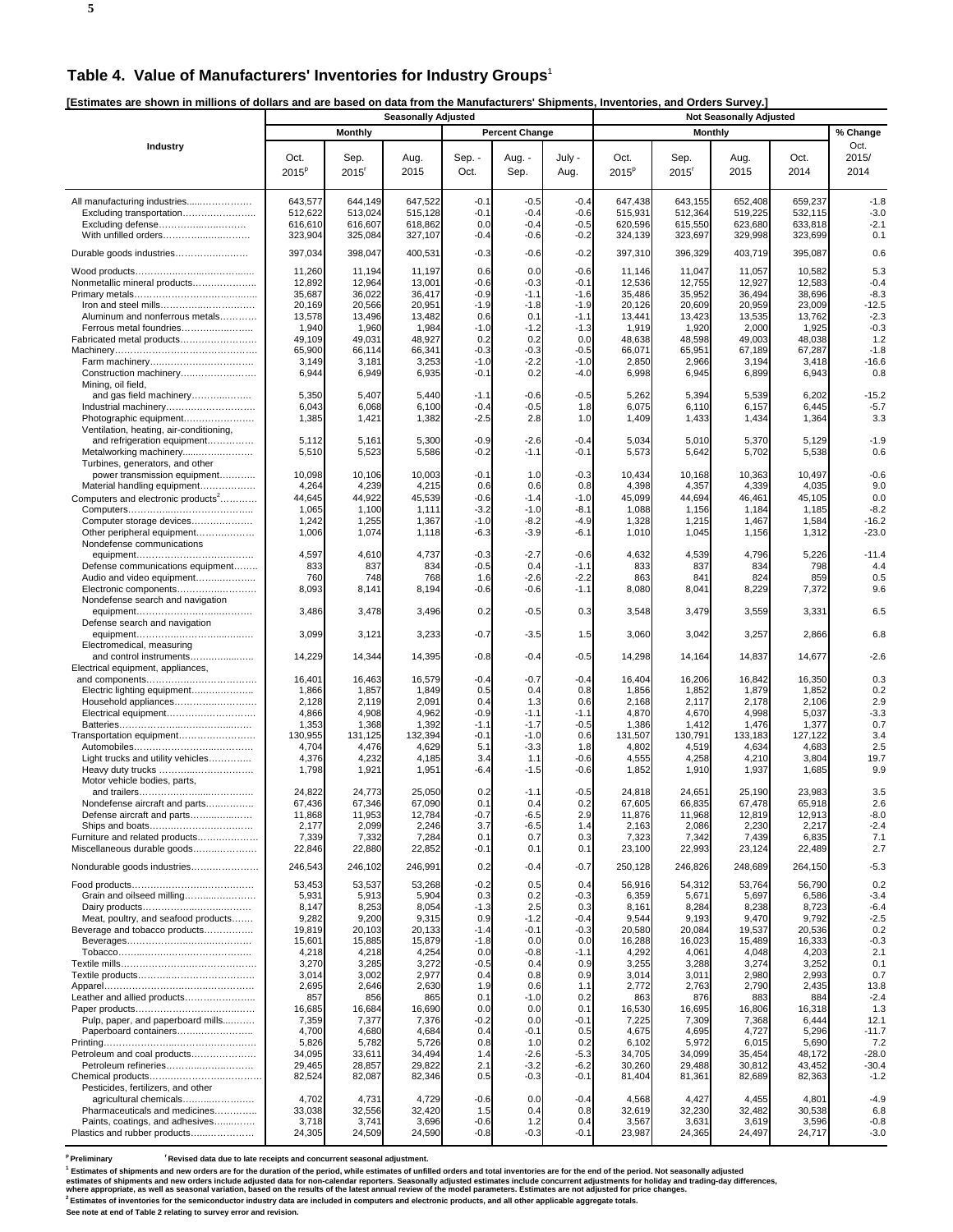#### **Table 5. Value of Manufacturers' Shipments, New Orders, Unfilled Orders, and Total Inventories for**  Topical Series<sup>1,2</sup>

**[Estimates are shown in millions of dollars and are based on data from the Manufacturers' Shipments, Inventories, and Orders Survey.]** 

|                                           | <b>Seasonally Adjusted</b> |                             |              |              |                       |                | <b>Not Seasonally Adjusted</b> |                             |              |              |           |              |                                        |
|-------------------------------------------|----------------------------|-----------------------------|--------------|--------------|-----------------------|----------------|--------------------------------|-----------------------------|--------------|--------------|-----------|--------------|----------------------------------------|
|                                           |                            | Monthly                     |              |              | <b>Percent Change</b> |                |                                | <b>Monthly</b>              |              |              |           | Year to date |                                        |
| Industry                                  | Oct.<br>$2015^p$           | Sep.<br>$2015$ <sup>r</sup> | Aug.<br>2015 | Sep.<br>Oct. | Aug.<br>Sep.          | July -<br>Aug. | Oct.<br>$2015^p$               | Sep.<br>$2015$ <sup>r</sup> | Aug.<br>2015 | Oct.<br>2014 | $2015^p$  | 2014         | % Change <sup>6</sup><br>2015/<br>2014 |
| <b>SHIPMENTS</b>                          |                            |                             |              |              |                       |                |                                |                             |              |              |           |              |                                        |
| All manufacturing industries              | 475,173                    | 477,659                     | 479,066      | $-0.5$       | $-0.3$                | $-0.9$         | 486,595                        | 497,893                     | 489,290      | 517,305      | 4,822,221 | 5,039,467    | $-4.3$                                 |
| Construction materials and supplies       | 46,467                     | 46,438                      | 46,197       | 0.1          | 0.5                   | $-0.6$         | 49,390                         | 49,104                      | 49,528       | 50,809       | 471,564   | 473,061      | $-0.3$                                 |
| Information technology                    | 24,329                     | 24,304                      | 24,165       | 0.1          | 0.6                   | 0.0            | 23,202                         | 27,581                      | 23,564       | 22,120       | 236,431   | 229,044      | 3.2                                    |
| Computers and related products            | 2,032                      | 1.965                       | 2,015        | 3.4          | $-2.5$                | $-5.9$         | 1,690                          | 2,447                       | 1,742        | 1.665        | 20.113    | 21.768       | $-7.6$                                 |
| Motor vehicle and parts                   | 51,672                     | 53,151                      | 52,756       | $-2.8$       | 0.7                   | $-1.7$         | 55,789                         | 55,722                      | 54,263       | 53,378       | 518,041   | 473,085      | 9.5                                    |
|                                           | 89,410                     | 90,484                      | 90,256       | $-1.2$       | 0.3                   | 0.6            | 87,896                         | 98,006                      | 88,636       | 88,192       | 883,875   | 865,844      | 2.1                                    |
| Nondefense capital goods <sup>3</sup>     | 78,726                     | 79.949                      | 80.257       | $-1.5$       | $-0.4$                | 1.3            | 77,493                         | 86.392                      | 78.745       | 78.858       | 786.338   | 772,576      | 1.8                                    |
| Excluding aircraft                        | 69,491                     | 69,842                      | 69,301       | $-0.5$       | 0.8                   | $-0.8$         | 69,146                         | 74,507                      | 68,147       | 69,892       | 691,361   | 690,476      | 0.1                                    |
| Defense capital goods <sup>4</sup>        | 10,684                     | 10,535                      | 9,999        | 1.4          | 5.4                   | $-4.5$         | 10,403                         | 11,614                      | 9,891        | 9,334        | 97,537    | 93,268       | 4.6                                    |
|                                           | 187,691                    | 188.562                     | 189.986      | $-0.5$       | $-0.7$                | $-1.7$         | 194.384                        | 194.763                     | 195.193      | 214.211      | 1.919.103 | 2,119,111    | $-9.4$                                 |
| Consumer durable goods                    | 35,735                     | 36,922                      | 36,470       | $-3.2$       | 1.2                   | $-2.1$         | 37,841                         | 39,301                      | 36,887       | 37,205       | 358,587   | 338,722      | 5.9                                    |
| Consumer nondurable goods                 | 151,956                    | 151,640                     | 153,516      | 0.2          | $-1.2$                | $-1.7$         | 156,543                        | 155,462                     | 158,306      | 177,006      | 1,560,516 | 1,780,389    | $-12.3$                                |
| <b>NEW ORDERS</b>                         |                            |                             |              |              |                       |                |                                |                             |              |              |           |              |                                        |
| All manufacturing industries <sup>5</sup> | 473,873                    | 467,064                     | 471,041      | 1.5          | $-0.8$                | $-2.1$         | 480,481                        | 487,375                     | 472,263      | 509,549      | 4,738,108 | 5,098,110    | $-7.1$                                 |
| Construction materials and supplies       | 46,014                     | 46,133                      | 46,031       | $-0.3$       | 0.2                   | $-0.9$         | 48,541                         | 48,800                      | 48,699       | 51,616       | 471,728   | 480,252      | $-1.8$                                 |
| Information technology                    | 24,630                     | 24,478                      | 24,688       | 0.6          | $-0.9$                | 0.6            | 23,339                         | 28,493                      | 23,149       | 23,441       | 242,014   | 239,673      | 1.0                                    |
| Computers and related products            | 2,060                      | 1,953                       | 2,005        | 5.5          | $-2.6$                | $-4.6$         | 1,718                          | 2,435                       | 1,732        | 1,714        | 20,237    | 22,217       | $-8.9$                                 |
| Motor vehicle and parts                   | 51,609                     | 53,208                      | 52,686       | $-3.0$       | 1.0                   | $-2.0$         | 55,275                         | 55,689                      | 54,246       | 53,122       | 516,477   | 474,140      | 8.9                                    |
|                                           | 92,788                     | 83,043                      | 86,794       | 11.7         | $-4.3$                | $-7.0$         | 87,367                         | 89,507                      | 80,173       | 84,963       | 854,601   | 958,058      | $-10.8$                                |
| Nondefense capital goods <sup>3</sup>     | 83,180                     | 73,509                      | 78,181       | 13.2         | $-6.0$                | $-4.6$         | 79,501                         | 78,475                      | 73,656       | 76,818       | 766,986   | 862,818      | $-11.1$                                |
| Excluding aircraft                        | 70,052                     | 69,186                      | 68,863       | 1.3          | 0.5                   | $-1.4$         | 69,181                         | 73,193                      | 66,430       | 69,976       | 689,384   | 716,428      | $-3.8$                                 |
| Defense capital goods <sup>4</sup>        | 9,608                      | 9,534                       | 8,613        | 0.8          | 10.7                  | $-23.8$        | 7,866                          | 11,032                      | 6,517        | 8,145        | 87,615    | 95,240       | $-8.0$                                 |
|                                           | 187,767                    | 188,548                     | 190,009      | $-0.4$       | $-0.8$                | $-1.6$         | 194,479                        | 194,790                     | 195,028      | 214,266      | 1,918,947 | 2,119,456    | $-9.5$                                 |
| Consumer durable goods                    | 35,811                     | 36,908                      | 36,493       | $-3.0$       | 1.1                   | $-1.5$         | 37,936                         | 39,328                      | 36,722       | 37,260       | 358,431   | 339,067      | 5.7                                    |
| Consumer nondurable goods                 | 151,956                    | 151,640                     | 153,516      | 0.2          | $-1.2$                | $-1.7$         | 156,543                        | 155,462                     | 158,306      | 177,006      | 1,560,516 | 1,780,389    | $-12.3$                                |
| <b>UNFILLED ORDERS</b>                    |                            |                             |              |              |                       |                |                                |                             |              |              |           |              |                                        |
| All manufacturing industries <sup>5</sup> | 1,191,794                  | 1,188,439                   | 1,194,184    | 0.3          | $-0.5$                | $-0.3$         | 1,179,283                      | 1,179,86                    | 1,185,918    | 1,204,931    | (X)       | (X)          | $-2.1$                                 |
| Construction materials and supplies       | 54,058                     | 54,511                      | 54,816       | $-0.8$       | $-0.6$                | $-0.3$         | 53,806                         | 54,655                      | 54,959       | 54,741       | (X)       | (X)          | $-1.7$                                 |
| Information technology                    | 136,151                    | 135.850                     | 135,676      | 0.2          | 0.1                   | 0.4            | 135.800                        | 135.663                     | 134,751      | 129,316      | (X)       | (X)          | 5.0                                    |
| Computers and related products            | 2,596                      | 2,568                       | 2,580        | 1.1          | $-0.5$                | $-0.4$         | 2,596                          | 2,568                       | 2,580        | 2,438        | (X)       | (X)          | 6.5                                    |
| Motor vehicle and parts                   | 21,630                     | 21,693                      | 21,636       | $-0.3$       | 0.3                   | $-0.3$         | 20,466                         | 20,980                      | 21,013       | 19,975       | (X)       | (X)          | 2.5                                    |
|                                           | 904,654                    | 901,276                     | 908,717      | 0.4          | $-0.8$                | $-0.4$         | 894,960                        | 895,489                     | 903,988      | 915,472      | (X)       | (X)          | $-2.2$                                 |
| Nondefense capital goods <sup>3</sup>     | 757,863                    | 753,409                     | 759,849      | 0.6          | $-0.8$                | $-0.3$         | 749,642                        | 747,634                     | 755,551      | 757,009      | (X)       | (X)          | $-1.0$                                 |
| Excluding aircraft                        | 246,044                    | 245,483                     | 246,139      | 0.2          | $-0.3$                | $-0.2$         | 244,389                        | 244,354                     | 245,668      | 247,477      | (X)       | (X)          | $-1.2$                                 |
| Defense capital goods <sup>4</sup>        | 146,791                    | 147,867                     | 148,868      | $-0.7$       | $-0.7$                | $-0.9$         | 145,318                        | 147,855                     | 148,437      | 158,463      | (X)       | (X)          | $-8.3$                                 |
|                                           | 5,321                      | 5,245                       | 5,259        | 1.4          | $-0.3$                | 0.4            | 5,107                          | 5,012                       | 4,985        | 4,932        | (X)       | (X)          | 3.5                                    |
| Consumer durable goods                    | 5,321                      | 5,245                       | 5,259        | 1.4          | $-0.3$                | 0.4            | 5,107                          | 5,012                       | 4,985        | 4,932        | (X)       | (X)          | 3.5                                    |
| <b>TOTAL INVENTORIES</b>                  |                            |                             |              |              |                       |                |                                |                             |              |              |           |              |                                        |
| All manufacturing industries              | 643,577                    | 644,149                     | 647,522      | $-0.1$       | $-0.5$                | $-0.4$         | 647,438                        | 643,155                     | 652,408      | 659,237      | (X)       | (X)          | $-1.8$                                 |
| Construction materials and supplies       | 65,161                     | 65,349                      | 65,393       | $-0.3$       | $-0.1$                | $-0.1$         | 64,041                         | 64,557                      | 65,212       | 63,345       | (X)       | (X)          | 1.1                                    |
| Information technology                    | 38,016                     | 38,329                      | 38,856       | $-0.8$       | $-1.4$                | $-0.8$         | 38,318                         | 38,033                      | 39,792       | 39,321       | (X)       | (X)          | $-2.6$                                 |
| Computers and related products            | 3,313                      | 3,429                       | 3,596        | $-3.4$       | $-4.6$                | $-6.3$         | 3,426                          | 3,416                       | 3,807        | 4,081        | (X)       | (X)          | $-16.0$                                |
| Motor vehicle and parts                   | 35,700                     | 35,402                      | 35,815       | 0.8          | $-1.2$                | $-0.2$         | 36,027                         | 35,338                      | 35,971       | 34,155       | (X)       | (X)          | 5.5                                    |
|                                           | 197,061                    | 197,948                     | 199,573      | $-0.4$       | $-0.8$                | $-0.1$         | 197,851                        | 197,178                     | 202,032      | 197,714      | (X)       | (X)          | 0.1                                    |
| Nondefense capital goods <sup>3</sup>     | 175,150                    | 175,447                     | 175,963      | $-0.2$       | $-0.3$                | $-0.5$         | 176,073                        | 174,629                     | 178,389      | 177,195      | (X)       | (X)          | $-0.6$                                 |
| Excluding aircraft                        | 118,946                    | 119,598                     | 120,158      | $-0.5$       | $-0.5$                | $-0.7$         | 119,761                        | 119,263                     | 122,173      | 122,274      | (X)       | (X)          | $-2.1$                                 |
| Defense capital goods <sup>4</sup>        | 21,911                     | 22,501                      | 23,610       | $-2.6$       | $-4.7$                | 2.9            | 21,778                         | 22,549                      | 23,643       | 20,519       | (X)       | (X)          | 6.1                                    |
|                                           | 186,439                    | 185,295                     | 185,818      | 0.6          | $-0.3$                | $-0.7$         | 191,512                        | 186,621                     | 187.405      | 199.555      | (X)       | (X)          | $-4.0$                                 |
| Consumer durable goods                    | 29,950                     | 29,493                      | 29,561       | 1.5          | $-0.2$                | 0.6            | 30,443                         | 29,604                      | 29,899       | 28,532       | (X)       | (X)          | 6.7                                    |
| Consumer nondurable goods                 | 156,489                    | 155,802                     | 156,257      | 0.4          | $-0.3$                | $-1.0$         | 161,069                        | 157,017                     | 157,506      | 171,023      | (X)       | (X)          | $-5.8$                                 |

**X** Not Applicable <sup>p</sup> Preliminary <sup>r</sup> Revised data due to late receipts and concurrent seasonal adjustment.

.<br>Estimates of shipments and new orders are for the duration of the period, while estimates of unfilled orders and total inventories are for the end of the period. Not seasonally adjusted<br>estimates of shipments and new ord

**2 Topical series are regroupings of the separate industry categories.**

<sup>3</sup> Nondefense capital goods industries include: small arms and ordnance; farm machinery and equipment; construction machinery; mining, oil, and gas field machinery; industrial machinery;<br>vending, laundry, and other machin

**4 Defense capital goods industries include: small arms and ordnance; communications equipment; aircraft; missiles, space vehicles, and parts; ships and boats; and search and navigation equipment.**

**5 Estimates and percent changes exclude semiconductor industry data.** 

**6 Based on year-to-date for shipments and new orders, but on same month prior year for unfilled orders and inventories.**

**See note at end of Table 2 relating to survey error and revision.**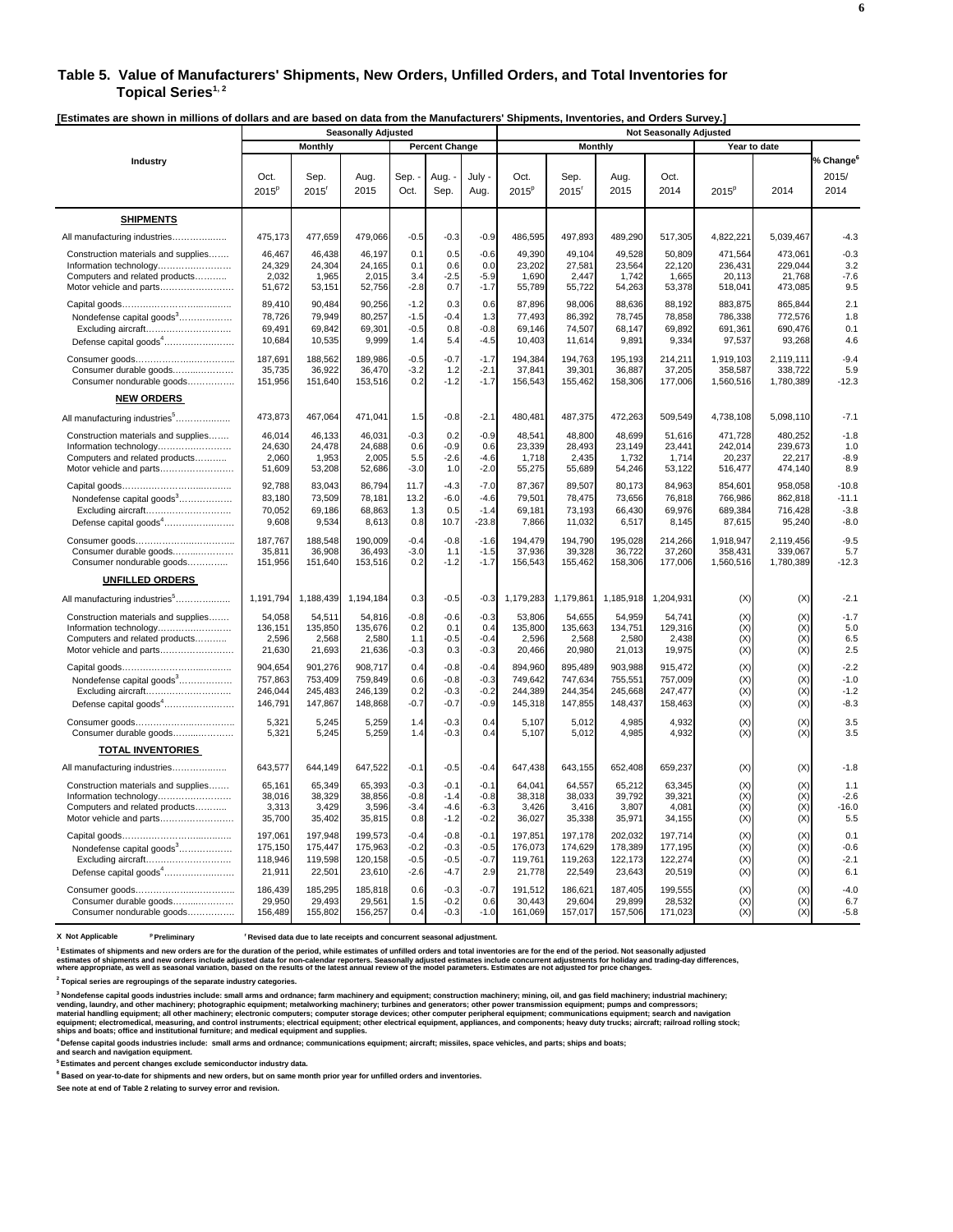**7**

| [Estimates are shown in millions of dollars and are based on data from the Manufacturers' Shipments, Inventories, and Orders Survey.] |  |
|---------------------------------------------------------------------------------------------------------------------------------------|--|
|                                                                                                                                       |  |

|                                                          | <b>Seasonally Adjusted</b> |                     |                  |                  |                       |                  |                  | <br><b>Not Seasonally Adjusted</b> |                  |                  |                  |  |  |  |
|----------------------------------------------------------|----------------------------|---------------------|------------------|------------------|-----------------------|------------------|------------------|------------------------------------|------------------|------------------|------------------|--|--|--|
|                                                          |                            | Monthly             |                  |                  | <b>Percent Change</b> |                  |                  | Monthly                            |                  |                  | % Change         |  |  |  |
| Industry                                                 |                            |                     |                  |                  |                       |                  |                  |                                    |                  |                  | Oct.             |  |  |  |
|                                                          | Oct.                       | Sep.                | Aug.             | Sep. -           | Aug. -                | July -           | Oct.             | Sep.                               | Aug.             | Oct.             | 2015/            |  |  |  |
|                                                          | $2015^p$                   | $2015$ <sup>r</sup> | 2015             | Oct.             | Sep.                  | Aug.             | $2015^p$         | $2015$ <sup>r</sup>                | 2015             | 2014             | 2014             |  |  |  |
|                                                          |                            |                     |                  |                  |                       |                  |                  |                                    |                  |                  |                  |  |  |  |
| <b>MATERIALS AND SUPPLIES</b>                            |                            |                     |                  |                  |                       |                  |                  |                                    |                  |                  |                  |  |  |  |
| All manufacturing industries                             | 212,390                    | 212,422             | 213,544          | 0.0              | $-0.5$                | $-0.4$           | 212,944          | 211,943                            | 214,257          | 218,589          | $-2.6$           |  |  |  |
| Durable goods industries                                 | 132,324<br>4,456           | 132,341             | 133,221          | 0.0              | $-0.7$<br>$-0.2$      | $-0.1$           | 132,385          | 132,354                            | 134,124          | 133,072<br>4,423 | $-0.5$<br>3.6    |  |  |  |
| Nonmetallic mineral products                             | 4,917                      | 4,459<br>4,972      | 4,469<br>5,007   | $-0.1$<br>$-1.1$ | $-0.7$                | $-1.1$<br>$-1.1$ | 4,583<br>4,895   | 4,538<br>4,969                     | 4,459<br>5,010   | 4,876            | 0.4              |  |  |  |
|                                                          | 13,747                     | 13,883              | 13,869           | $-1.0$           | 0.1                   | $-1.6$           | 13,901           | 13,995                             | 13,791           | 15,176           | $-8.4$           |  |  |  |
| Fabricated metal products                                | 17,715<br>25,812           | 17,485<br>25,923    | 17,551<br>26,014 | 1.3<br>$-0.4$    | $-0.4$<br>$-0.3$      | $-0.5$<br>$-0.9$ | 17,570<br>25,852 | 17,493<br>25,913                   | 17,582<br>26,369 | 17,701<br>25,933 | $-0.7$<br>$-0.3$ |  |  |  |
| Computers and electronic products                        | 18,617                     | 18,667              | 18,905           | $-0.3$           | $-1.3$                | $-0.5$           | 18,717           | 18,570                             | 19,081           | 18,494           | 1.2              |  |  |  |
| Electrical equipment, appliances,                        |                            |                     |                  |                  |                       |                  |                  |                                    |                  |                  |                  |  |  |  |
| and components<br>Transportation equipment               | 6,453<br>29,126            | 6,485<br>28,977     | 6,558<br>29,341  | $-0.5$<br>0.5    | $-1.1$<br>$-1.2$      | $-0.5$<br>2.4    | 6,383<br>29,020  | 6,358<br>29,022                    | 6,638<br>29,570  | 6,517<br>28,806  | $-2.1$<br>0.7    |  |  |  |
| Furniture and related products                           | 3,819                      | 3,806               | 3,800            | 0.3              | 0.2                   | 0.0              | 3,795            | 3,808                              | 3,828            | 3,518            | 7.9              |  |  |  |
| Miscellaneous products                                   | 7,662                      | 7,684               | 7,707            | $-0.3$           | $-0.3$                | $-0.2$           | 7,669            | 7,688                              | 7,796            | 7,628            | 0.5              |  |  |  |
| Nondurable goods industries                              | 80,066                     | 80,081              | 80,323           | 0.0              | $-0.3$                | $-0.8$           | 80,559           | 79,589                             | 80,133           | 85,517           | $-5.8$           |  |  |  |
| Beverage and tobacco products                            | 17,872<br>5,150            | 18,019<br>5,150     | 17,973<br>5,105  | $-0.8$<br>0.0    | 0.3<br>0.9            | 0.5<br>$-0.8$    | 18,827<br>5,164  | 17,773<br>5,000                    | 17,666<br>4,894  | 19,184<br>5,156  | $-1.9$<br>0.2    |  |  |  |
|                                                          | 1,196                      | 1,194               | 1,198            | 0.2              | -0.3                  | 1.4              | 1,182            | 1,196                              | 1,204            | 1,158            | 2.1              |  |  |  |
|                                                          | 1,147<br>920               | 1,136<br>900        | 1,127<br>885     | 1.0<br>2.2       | 0.8<br>1.7            | 1.3<br>1.4       | 1,139<br>935     | 1,137<br>918                       | 1,126<br>907     | 1,174<br>730     | $-3.0$<br>28.1   |  |  |  |
| Leather and allied products                              | 254                        | 257                 | 253              | $-1.2$           | 1.6                   | 0.0              | 255              | 264                                | 259              | 254              | 0.4              |  |  |  |
|                                                          | 8,544                      | 8,563               | 8,565            | $-0.2$           | 0.0                   | $-0.3$           | 8,423            | 8,607                              | 8,596            | 8,090            | 4.1              |  |  |  |
| Petroleum and coal products                              | 2,747<br>8,101             | 2,749<br>7,755      | 2,755<br>7,682   | $-0.1$<br>4.5    | $-0.2$<br>1.0         | $-0.4$<br>$-6.2$ | 2,778<br>8,185   | 2,808<br>7,646                     | 2,836<br>7,729   | 2,738<br>11,107  | 1.5<br>$-26.3$   |  |  |  |
| Chemical products                                        | 24,437                     | 24,603              | 24,960           | $-0.7$           | $-1.4$                | $-0.7$           | 24,111           | 24,478                             | 25,111           | 25,767           | $-6.4$           |  |  |  |
| Plastics and rubber products                             | 9,698                      | 9,755               | 9,820            | $-0.6$           | $-0.7$                | $-0.5$           | 9,560            | 9,762                              | 9,805            | 10,159           | $-5.9$           |  |  |  |
| <b>WORK IN PROCESS</b>                                   |                            |                     |                  |                  |                       |                  |                  |                                    |                  |                  |                  |  |  |  |
| All manufacturing industries                             | 202,442                    | 203,698             | 205,897          | $-0.6$           | $-1.1$                | $-0.3$           | 204,560          | 201,884                            | 206,660          | 208,149          | $-1.7$           |  |  |  |
| Durable goods industries                                 | 155,184                    | 156,703             | 158,019          | $-1.0$           | $-0.8$                | $-0.1$           | 155,605          | 155,819                            | 159,551          | 153,762          | 1.2              |  |  |  |
|                                                          | 2,348                      | 2,319               | 2,337            | 1.3              | $-0.8$                | $-0.8$           | 2,326            | 2,302                              | 2,309            | 2,110            | 10.2             |  |  |  |
| Nonmetallic mineral products                             | 1,483                      | 1,478               | 1,504            | 0.3              | $-1.7$                | 0.7              | 1,421            | 1,451                              | 1,501            | 1,342            | 5.9              |  |  |  |
| Fabricated metal products                                | 10,844<br>13,072           | 10,987<br>13,057    | 11,238<br>12,991 | $-1.3$<br>0.1    | $-2.2$<br>0.5         | -1.4<br>0.0      | 10,813<br>13,098 | 10,897<br>13,015                   | 11,416<br>13,155 | 11,657<br>13,255 | $-7.2$<br>$-1.2$ |  |  |  |
|                                                          | 19,120                     | 19,494              | 19,754           | $-1.9$           | $-1.3$                | 0.7              | 19,503           | 19,578                             | 20,163           | 20,596           | $-5.3$           |  |  |  |
| Computers and electronic products                        | 15,092                     | 15,293              | 15,429           | $-1.3$           | $-0.9$                | $-2.0$           | 15,154           | 15,056                             | 15,772           | 14,637           | 3.5              |  |  |  |
| Electrical equipment, appliances,                        | 3,770                      | 3,840               | 3,873            | $-1.8$           | $-0.9$                | $-0.4$           | 3,772            | 3,794                              | 3,923            | 3,901            | $-3.3$           |  |  |  |
| Transportation equipment                                 | 84,507                     | 85,207              | 85,906           | $-0.8$           | $-0.8$                | 0.2              | 84,551           | 84,641                             | 86,237           | 81,687           | 3.5              |  |  |  |
| Furniture and related products<br>Miscellaneous products | 1,036<br>3,912             | 1,047<br>3,981      | 1,032<br>3,955   | $-1.1$<br>$-1.7$ | 1.5<br>0.7            | $-0.4$<br>1.4    | 1,029<br>3,938   | 1,047<br>4,038                     | 1,040<br>4,035   | 1,002<br>3,575   | 2.7<br>10.2      |  |  |  |
|                                                          |                            |                     |                  |                  |                       |                  |                  |                                    |                  |                  | $-10.0$          |  |  |  |
| Nondurable goods industries                              | 47,258<br>5,671            | 46,995<br>5,707     | 47,878<br>5,856  | 0.6<br>$-0.6$    | $-1.8$<br>$-2.5$      | $-1.2$<br>$-0.9$ | 48,955<br>6,766  | 46,065<br>5,162                    | 47,109<br>5,361  | 54,387<br>6,154  | 9.9              |  |  |  |
| Beverage and tobacco products                            | 7,167                      | 7,327               | 7,398            | $-2.2$           | $-1.0$                | 0.4              | 7,756            | 7,247                              | 6,756            | 7,674            | 1.1              |  |  |  |
|                                                          | 770<br>462                 | 766<br>458          | 762<br>459       | 0.5<br>0.9       | 0.5<br>$-0.2$         | 0.3<br>1.3       | 771<br>464       | 774<br>466                         | 771<br>461       | 802<br>448       | $-3.9$<br>3.6    |  |  |  |
|                                                          | 319                        | 318                 | 324              | 0.3              | $-1.9$                | $-1.2$           | 324              | 330                                | 343              | 348              | $-6.9$           |  |  |  |
| Leather and allied products                              | 105                        | 106                 | 109              | $-0.9$           | $-2.8$                | 10.1             | 107              | 106                                | 108              | 93               | 15.1             |  |  |  |
|                                                          | 1,310<br>1,433             | 1,345<br>1,415      | 1,355<br>1,372   | $-2.6$<br>1.3    | $-0.7$<br>3.1         | 1.3<br>1.0       | 1,304<br>1,583   | 1,353<br>1,475                     | 1,372<br>1,518   | 1,481<br>1,348   | $-12.0$<br>17.4  |  |  |  |
| Petroleum and coal products                              | 8,922                      | 8,928               | 9,418            | $-0.1$           | $-5.2$                | $-5.0$           | 9,246            | 9,003                              | 9,746            | 15,849           | $-41.7$          |  |  |  |
| Chemical products<br>Plastics and rubber products        | 18,401<br>2,698            | 17,919<br>2,706     | 18,123<br>2,702  | 2.7<br>-0.3      | $-1.1$<br>0.1         | $-0.4$<br>-0.5   | 17,976<br>2,658  | 17,469<br>2,680                    | 17,977<br>2,696  | 17,646<br>2,544  | 1.9<br>4.5       |  |  |  |
|                                                          |                            |                     |                  |                  |                       |                  |                  |                                    |                  |                  |                  |  |  |  |
| <b>FINISHED GOODS</b>                                    |                            |                     |                  |                  |                       |                  |                  |                                    |                  |                  |                  |  |  |  |
| All manufacturing industries                             | 228,745                    | 228,029             | 228,081          | 0.3              | 0.0                   | $-0.5$           | 229,934          | 229,328                            | 231,491          | 232,499          | -1.1             |  |  |  |
| Durable goods industries                                 | 109,526                    | 109,003             | 109,291          | 0.5              | $-0.3$                | $-0.5$           | 109,320          | 108,156                            | 110,044          | 108,253          | 1.0              |  |  |  |
| Nonmetallic mineral products                             | 4,456<br>6,492             | 4,416<br>6,514      | 4,391<br>6,490   | 0.9<br>$-0.3$    | 0.6<br>0.4            | 0.1<br>0.4       | 4,237<br>6,220   | 4,207<br>6,335                     | 4,289<br>6,416   | 4,049<br>6,365   | 4.6<br>$-2.3$    |  |  |  |
|                                                          | 11,096                     | 11,152              | 11,310           | $-0.5$           | $-1.4$                | $-1.5$           | 10,772           | 11,060                             | 11,287           | 11,863           | $-9.2$           |  |  |  |
| Fabricated metal products                                | 18,322<br>20,968           | 18,489              | 18,385           | $-0.9$           | 0.6                   | 0.3              | 17,970           | 18,090                             | 18,266           | 17,082<br>20,758 | 5.2<br>$-0.2$    |  |  |  |
| Computers and electronic products                        | 10,936                     | 20,697<br>10,962    | 20,573<br>11,205 | 1.3<br>$-0.2$    | 0.6<br>$-2.2$         | $-1.2$<br>$-0.7$ | 20,716<br>11,228 | 20,460<br>11,068                   | 20,657<br>11,608 | 11,974           | $-6.2$           |  |  |  |
| Electrical equipment, appliances,                        |                            |                     |                  |                  |                       |                  |                  |                                    |                  |                  |                  |  |  |  |
| and components<br>Transportation equipment               | 6,178<br>17,322            | 6,138<br>16,941     | 6,148<br>17,147  | 0.7<br>2.2       | $-0.2$<br>$-1.2$      | $-0.2$<br>$-0.7$ | 6,249<br>17,936  | 6,054<br>17,128                    | 6,281<br>17,376  | 5,932<br>16,629  | 5.3<br>7.9       |  |  |  |
| Furniture and related products                           | 2,484                      | 2,479               | 2,452            | 0.2              | 1.1                   | 1.1              | 2,499            | 2,487                              | 2,571            | 2,315            | 7.9              |  |  |  |
| Miscellaneous products                                   | 11,272                     | 11,215              | 11,190           | 0.5              | 0.2                   | $-0.1$           | 11,493           | 11,267                             | 11,293           | 11,286           | 1.8              |  |  |  |
| Nondurable goods industries                              | 119,219                    | 119,026             | 118,790          | 0.2              | 0.2                   | $-0.4$           | 120,614          | 121,172                            | 121,447          | 124,246          | $-2.9$           |  |  |  |
|                                                          | 29,910                     | 29,811              | 29,439           | 0.3              | 1.3                   | 0.6              | 31,323           | 31,377                             | 30,737           | 31,452           | $-0.4$           |  |  |  |
| Beverage and tobacco products                            | 7,502<br>1,304             | 7,626<br>1,325      | 7,630<br>1,312   | $-1.6$<br>$-1.6$ | $-0.1$<br>1.0         | $-0.5$<br>0.8    | 7,660<br>1,302   | 7,837<br>1,318                     | 7,887<br>1,299   | 7,706<br>1,292   | $-0.6$<br>0.8    |  |  |  |
|                                                          | 1,405                      | 1,408               | 1,391            | $-0.2$           | 1.2                   | 0.4              | 1,411            | 1,408                              | 1,393            | 1,371            | 2.9              |  |  |  |
|                                                          | 1,456<br>498               | 1,428<br>493        | 1,421<br>503     | 2.0<br>1.0       | 0.5<br>$-2.0$         | 1.5<br>$-1.6$    | 1,513<br>501     | 1,515<br>506                       | 1,540<br>516     | 1,357<br>537     | 11.5             |  |  |  |
| Leather and allied products                              | 6,831                      | 6,776               | 6,770            | 0.8              | 0.1                   | 0.2              | 6,803            | 6,735                              | 6,838            | 6,747            | $-6.7$<br>0.8    |  |  |  |
|                                                          | 1,646                      | 1,618               | 1,599            | 1.7              | 1.2                   | 0.6              | 1,741            | 1,689                              | 1,661            | 1,604            | 8.5              |  |  |  |
| Petroleum and coal products<br>Chemical products         | 17,072<br>39,686           | 16,928<br>39,565    | 17,394<br>39,263 | 0.9<br>0.3       | $-2.7$<br>0.8         | $-5.1$<br>0.5    | 17,274<br>39,317 | 17,450<br>39,414                   | 17,979<br>39,601 | 21,216<br>38,950 | $-18.6$<br>0.9   |  |  |  |
| Plastics and rubber products                             | 11,909                     | 12,048              | 12,068           | $-1.2$           | $-0.2$                | 0.4              | 11,769           | 11,923                             | 11,996           | 12,014           | $-2.0$           |  |  |  |

<sup>p</sup> Preliminary <sup>r</sup> Revised data due to late receipts and concurrent seasonal adjustment.

<sup>1</sup> Estimates of shipments and new orders are for the duration of the period, while estimates of unfilled orders and total inventories are for the end of the period. Not seasonally adjusted

estimates of shipments and new orders include adjusted data for non-calendar reporters. Seasonally adjusted estimates include concurrent adjustments for holiday and trading-day differences,<br>where appropriate, as well as se

**See note at end of Table 2 relating to survey error and revisions.**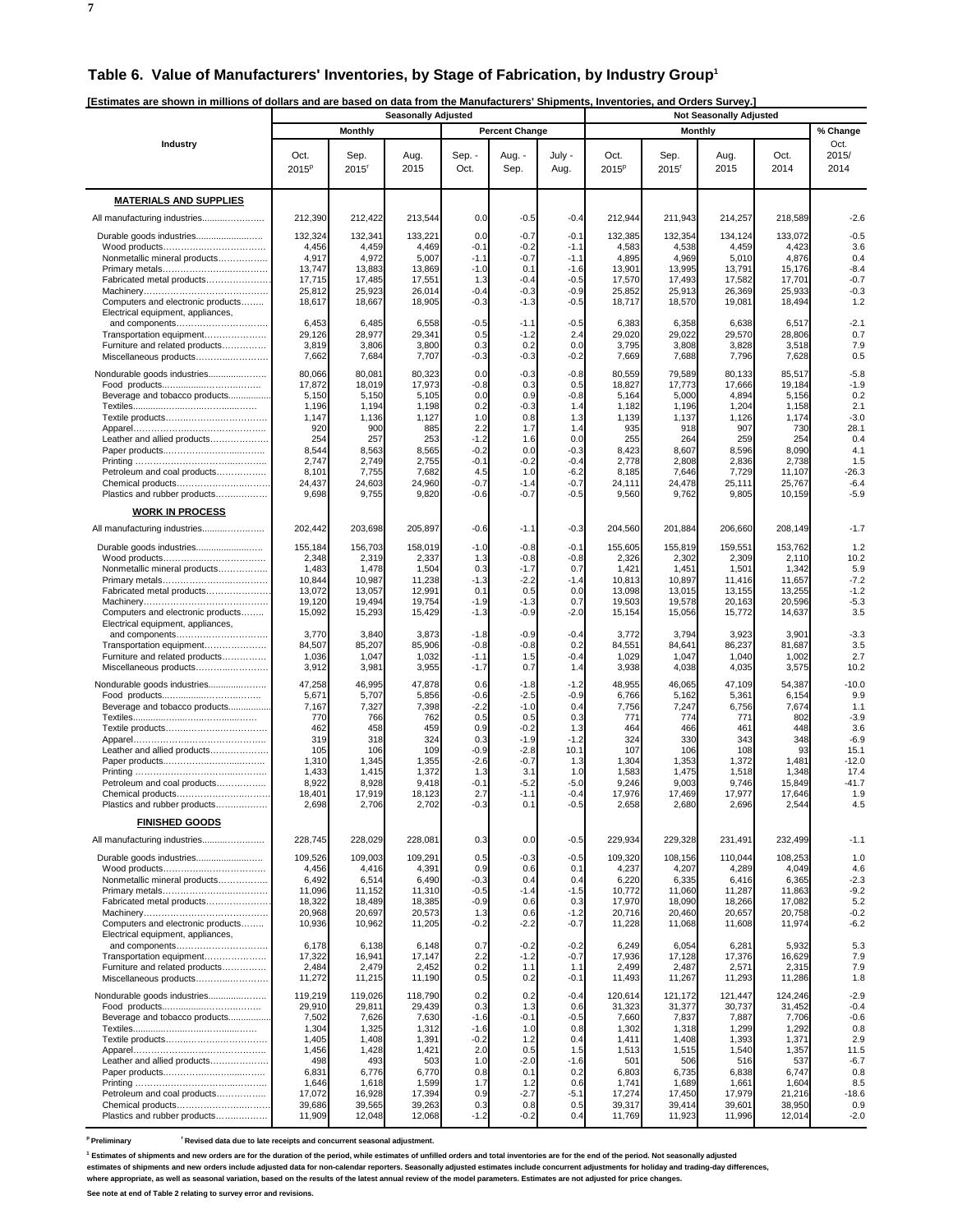#### **Table 7. Ratios of Manufacturers' Inventories to Shipments and Unfilled Orders to Shipments, by Industry Group <sup>1</sup>**

|                                                                                                                                                                                                                |                                                                                                      | <b>Inventory/Shipments ratio</b>                                                                     |                                                                                                      | Unfilled Orders/Shipments ratio <sup>2</sup>                                                         |                                                                                         |                                                                                         |                                                                                         |                                                                                         |  |
|----------------------------------------------------------------------------------------------------------------------------------------------------------------------------------------------------------------|------------------------------------------------------------------------------------------------------|------------------------------------------------------------------------------------------------------|------------------------------------------------------------------------------------------------------|------------------------------------------------------------------------------------------------------|-----------------------------------------------------------------------------------------|-----------------------------------------------------------------------------------------|-----------------------------------------------------------------------------------------|-----------------------------------------------------------------------------------------|--|
| Industry                                                                                                                                                                                                       | Oct<br>$2015^p$                                                                                      | Sep<br>$2015$ <sup>r</sup>                                                                           | Aug<br>2015                                                                                          | Jul.<br>2015                                                                                         | Oct<br>$2015^p$                                                                         | Sep<br>$2015$ <sup>r</sup>                                                              | Aug<br>2015                                                                             | Jul<br>2015                                                                             |  |
|                                                                                                                                                                                                                | 1.35                                                                                                 | 1.35                                                                                                 | 1.35                                                                                                 | 1.34                                                                                                 | (X)                                                                                     | (X)                                                                                     | (X)                                                                                     | (X)                                                                                     |  |
| Nonmetallic mineral products<br>Fabricated metal products<br>Computers and electronic products <sup>3</sup><br>Electrical equipment, appliances,<br>Transportation equipment<br>Furniture and related products | 1.65<br>1.38<br>1.33<br>1.77<br>1.67<br>1.99<br>1.50<br>1.62<br>1.66<br>1.13                         | 1.64<br>1.38<br>1.32<br>1.78<br>1.66<br>1.97<br>1.51<br>1.62<br>1.62<br>1.13                         | 1.66<br>1.40<br>1.34<br>1.79<br>1.65<br>1.99<br>1.54<br>1.63<br>1.64<br>1.13                         | 1.65<br>1.39<br>1.33<br>1.79<br>1.64<br>1.98<br>1.58<br>1.60<br>1.63<br>1.12                         | 6.94<br>(X)<br>(X)<br>1.72<br>2.86<br>3.61<br>5.85<br>2.38<br>14.98<br>1.38             | 6.86<br>(X)<br>(X)<br>1.73<br>2.87<br>3.56<br>5.84<br>2.39<br>14.65<br>1.39             | 6.89<br>(X)<br>(X)<br>1.74<br>2.84<br>3.60<br>5.88<br>2.41<br>14.68<br>1.41             | 6.89<br>(X)<br>(X)<br>1.72<br>2.84<br>3.59<br>5.88<br>2.36<br>14.86<br>1.37             |  |
| Beverage and tobacco products<br>Leather and allied products<br>Petroleum and coal products<br>Plastics and rubber products                                                                                    | 1.58<br>1.05<br>0.81<br>1.52<br>1.26<br>1.56<br>2.33<br>1.85<br>1.03<br>0.80<br>0.79<br>1.29<br>1.28 | 1.60<br>1.05<br>0.81<br>1.56<br>1.27<br>1.53<br>2.28<br>1.89<br>1.04<br>0.80<br>0.78<br>1.27<br>1.29 | 1.60<br>1.04<br>0.81<br>1.59<br>1.28<br>1.53<br>2.25<br>1.94<br>1.04<br>0.79<br>0.76<br>1.28<br>1.29 | 1.60<br>1.04<br>0.80<br>1.62<br>1.27<br>1.52<br>2.25<br>1.86<br>1.04<br>0.78<br>0.75<br>1.28<br>1.28 | (X)<br>(X)<br>(X)<br>(X)<br>(X)<br>(X)<br>(X)<br>(X)<br>(X)<br>(X)<br>(X)<br>(X)<br>(X) | (X)<br>(X)<br>(X)<br>(X)<br>(X)<br>(X)<br>(X)<br>(X)<br>(X)<br>(X)<br>(X)<br>(X)<br>(X) | (X)<br>(X)<br>(X)<br>(X)<br>(X)<br>(X)<br>(X)<br>(X)<br>(X)<br>(X)<br>(X)<br>(X)<br>(X) | (X)<br>(X)<br>(X)<br>(X)<br>(X)<br>(X)<br>(X)<br>(X)<br>(X)<br>(X)<br>(X)<br>(X)<br>(X) |  |

**[Based on Seasonally Adjusted data from the Manufacturers' Shipments, Inventories, and Orders Survey.]** 

**X Not Applicable <sup>p</sup>** <sup>r</sup> Revised data due to late receipts and concurrent seasonal adjustment.

<sup>2</sup> Excludes the following industries with no unfilled orders: Wood products; nonmetallic mineral products;<br>medical equipment and supplies; office supplies; other miscellaneous manufacturing; cutlery and handtools;<br>farm an

**3 Unfilled orders to shipments ratio excludes semiconductor manufacturing.**

#### **Table 8. Revisions to Previously Published Monthly Percent Changes 1**

|                                                                                                                                                                                                                                                                           |                                                                                  | Shipments                                                                        | New Orders                                                                            |                                                                                              | <b>Unfilled Orders</b>                                                             |                                                                                              | Inventories                                                                           |                                                                                  |
|---------------------------------------------------------------------------------------------------------------------------------------------------------------------------------------------------------------------------------------------------------------------------|----------------------------------------------------------------------------------|----------------------------------------------------------------------------------|---------------------------------------------------------------------------------------|----------------------------------------------------------------------------------------------|------------------------------------------------------------------------------------|----------------------------------------------------------------------------------------------|---------------------------------------------------------------------------------------|----------------------------------------------------------------------------------|
| Industry                                                                                                                                                                                                                                                                  | Oct <sup>2</sup><br>2015                                                         | Oct <sup>3</sup><br>$2014 -$<br>Sep<br>2015                                      | Oct <sup>2</sup><br>2015                                                              | Oct <sup>3</sup><br>2014-<br>Sep<br>2015                                                     | Oct <sup>2</sup><br>2015                                                           | Oct <sup>3</sup><br>$2014 -$<br>Sep<br>2015                                                  | Oct <sup>2</sup><br>2015                                                              | Oct <sup>3</sup><br>$2014 -$<br>Sep<br>2015                                      |
| All manufacturing industries                                                                                                                                                                                                                                              | (X)                                                                              | 0.2                                                                              | (X)                                                                                   | 0.4                                                                                          | (X)                                                                                | 0.1                                                                                          | (X)                                                                                   | 0.1                                                                              |
| Durable goods industries<br>Nonmetallic mineral products<br>Fabricated metal products<br>Computers and electronic products<br>Electrical equipment, appliances,<br>and components<br>Transportation equipment<br>Furniture and related products<br>Miscellaneous products | 0.0<br>(X)<br>(X)<br>0.0<br>$-0.1$<br>$-0.6$<br>0.2<br>0.4<br>0.0<br>(X)<br>(X)  | 0.3<br>0.6<br>0.5<br>0.5<br>0.3<br>0.6<br>0.3<br>0.3<br>0.4<br>0.4<br>0.5        | $-0.1$<br>(X)<br>(X)<br>0.2<br>$-0.6$<br>$-0.4$<br>0.1<br>0.3<br>$-0.1$<br>(X)<br>(X) | 0.7<br>(NA)<br>(NA)<br>1.1<br>0.4<br>0.9<br>0.6<br>0.9<br>1.3<br>0.5<br>0.5                  | 0.0<br>(X)<br>(X)<br>$-0.1$<br>$-0.2$<br>0.1<br>0.0<br>$-0.1$<br>0.0<br>(X)<br>(X) | 0.1<br>(NA)<br>(NA)<br>0.4<br>0.1<br>0.1<br>0.1<br>0.3<br>0.1<br>0.5<br>0.3                  | $-0.1$<br>(X)<br>(X)<br>0.0<br>0.0<br>$-0.1$<br>$-0.4$<br>$-0.2$<br>0.0<br>(X)<br>(X) | 0.1<br>0.3<br>0.3<br>0.4<br>0.2<br>0.2<br>0.3<br>0.3<br>0.1<br>0.3<br>0.3        |
| Nondurable goods industries<br>Beverage and tobacco products<br>Leather and allied products<br>Petroleum and coal products<br>Chemical products<br>Plastics and rubber products                                                                                           | (X)<br>(X)<br>(X)<br>(X)<br>(X)<br>(X)<br>(X)<br>(X)<br>(X)<br>(X)<br>(X)<br>(X) | 0.2<br>0.3<br>0.5<br>0.5<br>1.8<br>1.2<br>1.3<br>0.4<br>0.5<br>0.6<br>0.4<br>0.3 | (X)<br>(X)<br>(X)<br>(X)<br>(X)<br>(X)<br>(X)<br>(X)<br>(X)<br>(X)<br>(X)<br>(X)      | (NA)<br>(NA)<br>(NA)<br>(NA)<br>(NA)<br>(NA)<br>(NA)<br>(NA)<br>(NA)<br>(NA)<br>(NA)<br>(NA) | (X)<br>(X)<br>(X)<br>(X)<br>(X)<br>(X)<br>(X)<br>(X)<br>(X)<br>(X)<br>(X)<br>(X)   | (NA)<br>(NA)<br>(NA)<br>(NA)<br>(NA)<br>(NA)<br>(NA)<br>(NA)<br>(NA)<br>(NA)<br>(NA)<br>(NA) | (X)<br>(X)<br>(X)<br>(X)<br>(X)<br>(X)<br>(X)<br>(X)<br>(X)<br>(X)<br>(X)<br>(X)      | 0.3<br>0.2<br>0.3<br>0.4<br>0.3<br>1.0<br>0.5<br>0.2<br>0.4<br>1.4<br>0.2<br>0.3 |

#### **X Not Applicable NA Not Available**

<sup>1</sup> Estimates of shipments and new orders are for the duration of the period, while estimates of unfilled orders and total inventories<br>are for the end of the period. Not seasonally adjusted estimates of shipments and new o

**2 The current month revisions are the difference between the advance percent change and the percent change as shown in this publication.**

<sup>3</sup> The twelve month revisions are the differences between the month-to-month percent changes of the preliminary and<br>final estimates. The monthly averages are the simple averages of the absolute values of the differences f